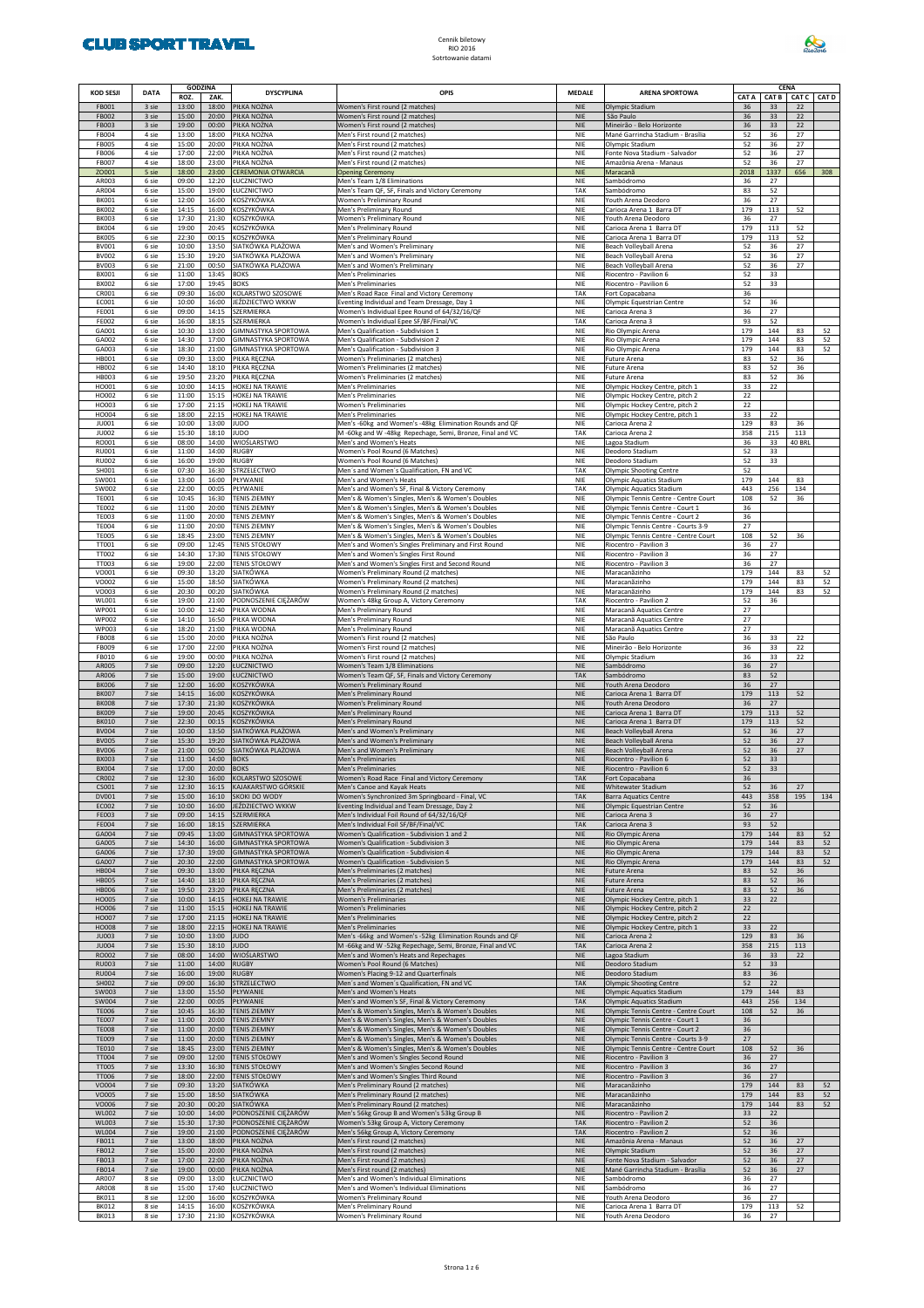

| <b>KOD SESJI</b>             | <b>DATA</b>      | <b>GODZINA</b> |                | <b>DYSCYPLINA</b>                            | OPIS                                                                                                              | MEDALE                   | <b>ARENA SPORTOWA</b>                                                 | CENA<br>CAT A<br><b>CAT B</b><br><b>CAT C</b> |            |           |              |  |  |
|------------------------------|------------------|----------------|----------------|----------------------------------------------|-------------------------------------------------------------------------------------------------------------------|--------------------------|-----------------------------------------------------------------------|-----------------------------------------------|------------|-----------|--------------|--|--|
| <b>BK014</b>                 | 8 sie            | ROZ.<br>19:00  | ZAK<br>20:45   | KOSZYKÓWKA                                   | Men's Preliminary Round                                                                                           | NIE                      | Carioca Arena 1 Barra DT                                              | 179                                           | 113        | 52        | <b>CAT D</b> |  |  |
| <b>BK015</b><br><b>BV007</b> | 8 sie<br>8 sie   | 22:30<br>10:00 | 00:15<br>13:50 | KOSZYKÓWKA<br>SIATKÓWKA PLAŻOWA              | Men's Preliminary Round<br>Men's and Women's Preliminary                                                          | <b>NIE</b><br><b>NIE</b> | Carioca Arena 1 Barra DT<br>Beach Volleyball Arena                    | 179<br>52                                     | 113<br>36  | 52<br>27  |              |  |  |
| <b>BV008</b>                 | 8 sie            | 15:30          | 19:20          | SIATKÓWKA PLAŻOWA                            | Men's and Women's Preliminary                                                                                     | <b>NIE</b>               | Beach Volleyball Arena                                                | 52                                            | 36         | 27        |              |  |  |
| <b>BV009</b><br><b>BX005</b> | 8 sie<br>8 sie   | 21:00<br>11:00 | 00:50<br>13:15 | SIATKÓWKA PLAŻOWA<br><b>BOKS</b>             | Men's and Women's Preliminary<br>Men's Preliminaries                                                              | <b>NIE</b><br><b>NIE</b> | Beach Volleyball Arena<br>Riocentro - Pavilion 6                      | 52<br>52                                      | 36<br>33   | 27        |              |  |  |
| <b>BX006</b><br>CR003        | 8 sie<br>8 sie   | 17:00<br>09:30 | 19:15<br>16:25 | <b>BOKS</b><br>KOLARSTWO SZOSOWE             | Men's Preliminaries<br>Men's and Women's Individual Time Trial and Victory Ceremony                               | <b>NIE</b><br>TAK        | Riocentro - Pavilion 6<br>Pontal-Barra da Tijuca                      | 52<br>36                                      | 33         |           |              |  |  |
| CS002                        | 8 sie            | 12:30          | 16:00          | KAJAKARSTWO GÓRSKIE                          | Men's & Women's Canoe and Kayak Heats                                                                             | <b>NIE</b>               | Whitewater Stadium                                                    | 52                                            | 36         | 27        |              |  |  |
| DV002<br>EC003               | 8 sie<br>8 sie   | 15:00<br>10:00 | 16:15<br>15:53 | SKOKI DO WODY<br>JEŹDZIECTWO WKKW            | Men's Synchronized 10m Platform Final, VC<br><b>Eventing Individual Cross Country</b>                             | TAK<br>NIE               | Barra Aquatics Centre<br>Olympic Equestrian Centre                    | 443<br>33                                     | 358        | 195       | 134          |  |  |
| <b>FE005</b><br><b>FE006</b> | 8 sie<br>8 sie   | 09:00<br>16:00 | 13:05<br>18:15 | SZERMIERKA<br>SZERMIERKA                     | Women's Individual Sabre Round of 64/32/16/QF<br>Women's Individual Sabre SF/BF/Final/VC                          | NIE<br>TAK               | Carioca Arena 3<br>Carioca Arena 3                                    | 36<br>93                                      | 27<br>52   |           |              |  |  |
| GA008                        | 8 sie            | 16:00          | 19:00          | GIMNASTYKA SPORTOWA                          | Men's Team Final and Victory Ceremony                                                                             | TAK                      | Rio Olympic Arena                                                     | 443                                           | 358        | 195       | 134          |  |  |
| <b>HB007</b><br><b>HB008</b> | 8 sie<br>8 sie   | 09:30<br>14:40 | 13:00<br>18:10 | PIŁKA RĘCZNA<br>PIŁKA RĘCZNA                 | Women's Preliminaries (2 matches)<br>Women's Preliminaries (2 matches)                                            | <b>NIE</b><br><b>NIE</b> | Future Arena<br>Future Arena                                          | 83<br>83                                      | 52<br>52   | 36<br>36  |              |  |  |
| <b>HB009</b><br>HO009        | 8 sie<br>8 sie   | 19:50<br>10:00 | 23:20<br>14:15 | PIŁKA RĘCZNA<br>HOKEJ NA TRAWIE              | Women's Preliminaries (2 matches)<br>Men's and Women's Preliminaries                                              | <b>NIE</b><br><b>NIE</b> | Future Arena<br>Olympic Hockey Centre, pitch 1                        | 83<br>33                                      | 52<br>22   | 36        |              |  |  |
| HO010                        | 8 sie            | 11:00          | 15:15          | HOKEJ NA TRAWIE                              | Men's and Women's Preliminaries                                                                                   | <b>NIE</b>               | Olympic Hockey Centre, pitch 2                                        | 22                                            |            |           |              |  |  |
| HO011<br>HO012               | 8 sie<br>8 sie   | 17:00<br>18:00 | 21:15<br>22:15 | <b>HOKEJ NA TRAWIE</b><br>HOKEJ NA TRAWIE    | <b>Women's Preliminaries</b><br><b>Women's Preliminaries</b>                                                      | <b>NIE</b><br><b>NIE</b> | Olympic Hockey Centre, pitch 2<br>Olympic Hockey Centre, pitch 1      | 22<br>33                                      | 22         |           |              |  |  |
| <b>JU005</b>                 | 8 sie            | 10:00          | 13:00          | JUDO                                         | Men's -73kg and Women's -57kg Elimination Rounds and QF                                                           | <b>NIE</b>               | Carioca Arena 2                                                       | 129                                           | 83         | 36        |              |  |  |
| <b>JU006</b><br>RO003        | 8 sie<br>8 sie   | 15:30<br>08:00 | 18:10<br>14:00 | JUDO<br>WIOŚLARSTWO                          | M -73kg and W -57kg Repechage, Semi, Bronze, Final and VC<br>Men's and Women's Heats, Repechages and Semifinals   | TAK<br><b>NIE</b>        | Carioca Arena 2<br>Lagoa Stadium                                      | 358<br>93                                     | 215<br>72  | 113<br>36 |              |  |  |
| <b>RU005</b><br><b>RU006</b> | 8 sie<br>8 sie   | 12:30<br>17:30 | 15:30<br>20:00 | RUGBY<br><b>RUGBY</b>                        | Women's Placing 5-12, Semifinals<br>Women's Placing 5-8, Bronze, Gold Medal Match, VC                             | <b>NIE</b><br>TAK        | Deodoro Stadium<br>Deodoro Stadium                                    | 113<br>154                                    | 52<br>72   |           |              |  |  |
| SA001                        | 8 sie            | 10:00          | 17:30          | ŻEGLARSTWO                                   | Men's and Women's Racing                                                                                          | <b>NIE</b>               | Marina da Glória                                                      | 22                                            |            |           |              |  |  |
| SH003<br><b>SW005</b>        | 8 sie<br>8 sie   | 09:00<br>13:00 | 16:30<br>14:40 | STRZELECTWO<br>PŁYWANIE                      | Men's Qualification, FN and VC<br>Men's and Women's Heats                                                         | TAK<br><b>NIE</b>        | <b>Olympic Shooting Centre</b><br>Olympic Aquatics Stadium            | 52<br>179                                     | 22<br>144  | 83        |              |  |  |
| SW006<br><b>TE011</b>        | 8 sie<br>8 sie   | 22:00          | 23:45<br>16:30 | PŁYWANIE                                     | Men's and Women's SF, Final & Victory Ceremony                                                                    | TAK<br><b>NIE</b>        | Olympic Aquatics Stadium<br>Olympic Tennis Centre - Centre Court      | 443                                           | 256        | 134       |              |  |  |
| <b>TE012</b>                 | 8 sie            | 10:45<br>11:00 | 20:00          | <b>TENIS ZIEMNY</b><br><b>TENIS ZIEMNY</b>   | Men's & Women's Singles, Men's & Women's Doubles<br>Men's & Women's Singles, Men's & Women's Doubles              | <b>NIE</b>               | Olympic Tennis Centre - Court 1                                       | 108<br>36                                     | 52         | 36        |              |  |  |
| <b>TE013</b><br><b>TE014</b> | 8 sie<br>8 sie   | 11:00<br>11:00 | 20:00<br>20:00 | <b>TENIS ZIEMNY</b><br><b>TENIS ZIEMNY</b>   | Men's & Women's Singles, Men's & Women's Doubles<br>Men's & Women's Singles, Men's & Women's Doubles              | <b>NIE</b><br><b>NIE</b> | Olympic Tennis Centre - Court 2<br>Olympic Tennis Centre - Courts 3-9 | 36<br>27                                      |            |           |              |  |  |
| <b>TE015</b>                 | 8 sie            | 18:45          | 23:00          | <b>TENIS ZIEMNY</b>                          | Men's & Women's Singles, Men's & Women's Doubles                                                                  | <b>NIE</b>               | Olympic Tennis Centre - Centre Court                                  | 108                                           | 52         | 36        |              |  |  |
| TT007<br><b>TT008</b>        | 8 sie<br>8 sie   | 10:00<br>16:00 | 14:00<br>18:00 | <b>TENIS STOŁOWY</b><br><b>TENIS STOŁOWY</b> | Men's and Women's Singles Third Round<br>Men's and Women's Singles Fourth Round                                   | <b>NIE</b><br><b>NIE</b> | Riocentro - Pavilion 3<br>Riocentro - Pavilion 3                      | 36<br>36                                      | 27<br>27   |           |              |  |  |
| TT009<br>VO007               | 8 sie<br>8 sie   | 20:30<br>09:30 | 22:30<br>13:20 | <b>TENIS STOŁOWY</b><br>SIATKÓWKA            | Men's and Women's Singles Fourth Round<br>Women's Preliminary Round (2 matches)                                   | <b>NIE</b><br><b>NIE</b> | Riocentro - Pavilion 3<br>Maracanãzinho                               | 36<br>179                                     | 27<br>144  | 83        | 52           |  |  |
| VO008                        | 8 sie            | 15:00          | 18:50          | SIATKÓWKA                                    | Women's Preliminary Round (2 matches)                                                                             | <b>NIE</b>               | Maracanãzinho                                                         | 179                                           | 144        | 83        | 52           |  |  |
| VO009<br><b>WL005</b>        | 8 sie<br>8 sie   | 20:30<br>10:00 | 00:20<br>14:00 | SIATKÓWKA<br>PODNOSZENIE CIĘŻARÓW            | Women's Preliminary Round (2 matches)<br>Men's 62kg Group B and Women's 58kg Group B                              | <b>NIE</b><br><b>NIE</b> | Maracanãzinho<br>Riocentro - Pavilion 2                               | 179<br>33                                     | 144<br>22  | 83        | 52           |  |  |
| <b>WL006</b>                 | 8 sie            | 15:30          | 17:30          | PODNOSZENIE CIĘŻARÓW                         | Women's 58kg Group A, Victory Ceremony                                                                            | TAK                      | Riocentro - Pavilion 2                                                | 52                                            | 36         |           |              |  |  |
| WL007<br><b>WP004</b>        | 8 sie<br>8 sie   | 19:00<br>10:00 | 21:00<br>12:40 | PODNOSZENIE CIĘŻARÓW<br>PIŁKA WODNA          | Men's 62kg Group A, Victory Ceremony<br>Men's Preliminary Round                                                   | TAK<br><b>NIE</b>        | Riocentro - Pavilion 2<br>Maracanã Aquatics Centre                    | 52<br>27                                      | 36         |           |              |  |  |
| <b>WP005</b><br><b>WP006</b> | 8 sie<br>8 sie   | 14:10<br>18:20 | 16:50<br>21:00 | PIŁKA WODNA<br>PIŁKA WODNA                   | Men's Preliminary Round<br>Men's Preliminary Round                                                                | <b>NIE</b><br><b>NIE</b> | Maracanã Aquatics Centre<br>Maracanã Aquatics Centre                  | 27<br>27                                      |            |           |              |  |  |
| AR009                        | 9 sie            | 09:00          | 13:00          | ŁUCZNICTWO                                   | Men's and Women's Individual Eliminations                                                                         | <b>NIE</b>               | Sambódromo                                                            | 36                                            | 27         |           |              |  |  |
| AR010<br><b>BK016</b>        | 9 sie<br>9 sie   | 15:00<br>12:00 | 17:40<br>16:00 | ŁUCZNICTWO<br>KOSZYKÓWKA                     | Men's and Women's Individual Eliminations<br>Women's Preliminary Round                                            | <b>NIE</b><br><b>NIE</b> | sambódromo<br>Youth Arena Deodoro                                     | 36<br>36                                      | 27<br>27   |           |              |  |  |
| <b>BK017</b>                 | 9 sie            | 14:15          | 16:00          | KOSZYKÓWKA                                   | Men's Preliminary Round                                                                                           | <b>NIE</b>               | Carioca Arena 1 Barra DT                                              | 179                                           | 113        | 52        |              |  |  |
| <b>BK018</b><br><b>BK019</b> | 9 sie<br>9 sie   | 17:30<br>19:00 | 21:30<br>20:45 | KOSZYKÓWKA<br>KOSZYKÓWKA                     | Women's Preliminary Round<br>Men's Preliminary Round                                                              | <b>NIE</b><br><b>NIE</b> | Youth Arena Deodoro<br>Carioca Arena 1 Barra DT                       | 36<br>179                                     | 27<br>113  | 52        |              |  |  |
| <b>BK020</b><br><b>BV010</b> | 9 sie<br>9 sie   | 22:30<br>10:00 | 00:15<br>13:50 | KOSZYKÓWKA<br>SIATKÓWKA PLAŻOWA              | Men's Preliminary Round<br>Men's and Women's Preliminary                                                          | <b>NIE</b><br><b>NIE</b> | Carioca Arena 1 Barra DT<br>Beach Volleyball Arena                    | 179<br>52                                     | 113<br>36  | 52<br>27  |              |  |  |
| BV011                        | 9 sie            | 15:30          | 19:20          | SIATKÓWKA PLAŻOWA                            | Men's and Women's Preliminary                                                                                     | <b>NIE</b>               | Beach Volleyball Arena                                                | 52                                            | 36         | 27        |              |  |  |
| <b>BV012</b><br><b>BX007</b> | 9 sie<br>9 sie   | 21:00<br>11:00 | 00:50<br>13:00 | SIATKÓWKA PLAŻOWA<br><b>BOKS</b>             | Men's and Women's Preliminary<br>Men's Preliminaries                                                              | <b>NIE</b><br><b>NIE</b> | Beach Volleyball Arena<br>Riocentro - Pavilion 6                      | 52<br>52                                      | 36<br>33   | 27        |              |  |  |
| <b>BX008</b>                 | 9 sie            | 17:00          | 19:00          | <b>BOKS</b>                                  | Men's Preliminaries                                                                                               | <b>NIE</b>               | Riocentro - Pavilion 6                                                | 52                                            | 33         |           |              |  |  |
| CS003<br>DV003               | 9 sie<br>9 sie   | 13:30<br>15:00 | 16:00<br>16:10 | KAJAKARSTWO GÓRSKIE<br>SKOKI DO WODY         | Men's Canoe Single SF, Final & VC<br>Women's Synchronized 10m Platform Final, VC                                  | <b>TAK</b><br><b>TAK</b> | Whitewater Stadium<br><b>Barra Aquatics Centre</b>                    | 134<br>443                                    | 93<br>358  | 52<br>195 | 134          |  |  |
| EC004<br><b>FE007</b>        | 9 sie<br>9 sie   | 10:00<br>09:00 | 15:35<br>14:15 | JEŹDZIECTWO WKKW<br>SZERMIERKA               | Eventing Individual and Team Jumping Final, VC<br>Men's Individual Epee Round of 64/32/16/QF                      | <b>TAK</b><br><b>NIE</b> | Olympic Equestrian Centre<br>Carioca Arena 3                          | 215<br>36                                     | 108<br>27  |           |              |  |  |
| <b>FE008</b>                 | 9 sie            | 16:00          | 18:15          | SZERMIERKA                                   | Men's Individual Epee SF/BF/Final/VC                                                                              | TAK                      | Carioca Arena 3                                                       | 93                                            | 52         |           |              |  |  |
| GA009<br><b>HB010</b>        | 9 sie<br>9 sie   | 16:00<br>09:30 | 18:15<br>13:00 | <b>GIMNASTYKA SPORTOWA</b><br>PIŁKA RĘCZNA   | Women's Team Final and Victory Ceremony<br>Men's Preliminaries (2 matches)                                        | <b>TAK</b><br><b>NIE</b> | Rio Olympic Arena<br><b>Future Arena</b>                              | 443<br>83                                     | 358<br>52  | 195<br>36 | 134          |  |  |
| HB011<br><b>HB012</b>        | 9 sie<br>9 sie   | 14:40<br>19:50 | 18:10<br>23:20 | PIŁKA RĘCZNA<br>PIŁKA RĘCZNA                 | Men's Preliminaries (2 matches)<br>Men's Preliminaries (2 matches)                                                | <b>NIE</b><br><b>NIE</b> | <b>Future Arena</b><br><b>Future Arena</b>                            | 83<br>83                                      | 52<br>52   | 36<br>36  |              |  |  |
| HO013                        | 9 sie            | 10:00          | 14:15          | <b>HOKEJ NA TRAWIE</b>                       | Men's Preliminaries                                                                                               | <b>NIE</b>               | Olympic Hockey Centre, pitch 1                                        | 33                                            | 22         |           |              |  |  |
| HO014<br>HO015               | 9 sie<br>9 sie   | 11:00<br>18:00 | 15:15<br>22:15 | HOKEJ NA TRAWIE<br><b>HOKEJ NA TRAWIE</b>    | Men's Preliminaries<br>Men's Preliminaries                                                                        | <b>NIE</b><br><b>NIE</b> | Olympic Hockey Centre, pitch 2<br>Olympic Hockey Centre, pitch 1      | 22<br>33                                      | 22         |           |              |  |  |
| <b>JU007</b>                 | 9 sie            | 10:00          | 13:00          | <b>JUDO</b>                                  | Men's -81kg and Women's -63kg Elimination Rounds and QF                                                           | <b>NIE</b>               | Carioca Arena 2                                                       | 129                                           | 83         | 36        |              |  |  |
| <b>JU008</b><br>RO004        | y sie<br>9 sie   | 15:30<br>08:00 | 18:10<br>14:00 | <b>JUDO</b><br>WIOŚLARSTWO                   | vi -81kg and W -63kg Repechage, Semi, Bronze, Final and VC<br>Men's and Women's Quarterfinals and Semifinals      | <b>TAK</b><br><b>NIE</b> | Larioca Arena ⊿<br>Lagoa Stadium                                      | 358<br>93                                     | 215<br>72  | 113<br>36 |              |  |  |
| <b>RU007</b><br><b>RU008</b> | 9 sie<br>9 sie   | 11:00<br>16:00 | 14:00<br>19:00 | <b>RUGBY</b><br><b>RUGBY</b>                 | Men's Pool Round (6 Matches)<br>Men's Pool Round (6 Matches)                                                      | <b>NIE</b><br><b>NIE</b> | Deodoro Stadium<br>Deodoro Stadium                                    | 52<br>52                                      | 33<br>33   |           |              |  |  |
| SA002                        | 9 sie            | 10:00          | 17:30          | ŻEGLARSTWO                                   | Men's and Women's Racing                                                                                          | <b>NIE</b>               | Marina da Glória                                                      | 22                                            |            |           |              |  |  |
| SH004<br>SW007               | 9 sie<br>9 sie   | 09:00<br>13:00 | 17:00<br>15:15 | STRZELECTWO<br>PŁYWANIE                      | Women's Qualification, FN and VC<br>Men's and Women's Heats                                                       | <b>TAK</b><br><b>NIE</b> | <b>Olympic Shooting Centre</b><br>Olympic Aquatics Stadium            | 52<br>179                                     | 144        | 83        |              |  |  |
| <b>SW008</b>                 | 9 sie<br>9 sie   | 22:00          | 23:50<br>16:30 | PŁYWANIE                                     | Men's and Women's SF, Final & Victory Ceremony                                                                    | <b>TAK</b>               | Olympic Aquatics Stadium<br>Olympic Tennis Centre - Centre Court      | 443                                           | 256        | 134       |              |  |  |
| <b>TE016</b><br><b>TE017</b> | 9 sie            | 10:45<br>11:00 | 20:00          | <b>TENIS ZIEMNY</b><br><b>TENIS ZIEMNY</b>   | Men's & Women's Singles, Men's & Women's Doubles QF<br>Men's & Women's Singles, Men's & Women's Doubles QF        | <b>NIE</b><br><b>NIE</b> | Olympic Tennis Centre - Court 1                                       | 144<br>52                                     | 108        | 52        |              |  |  |
| <b>TE018</b><br><b>TE019</b> | 9 sie<br>9 sie   | 11:00<br>11:00 | 20:00<br>20:00 | <b>TENIS ZIEMNY</b><br><b>TENIS ZIEMNY</b>   | Men's & Women's Singles, Men's & Women's Doubles QF<br>Men's & Women's Singles, Men's & Women's Doubles QF        | <b>NIE</b><br><b>NIE</b> | Olympic Tennis Centre - Court 2<br>Olympic Tennis Centre - Courts 3-9 | 52<br>36                                      |            |           |              |  |  |
| <b>TE020</b><br>TT010        | 9 sie<br>9 sie   | 18:45<br>10:00 | 23:00<br>14:00 | <b>TENIS ZIEMNY</b><br><b>TENIS STOŁOWY</b>  | Men's & Women's Singles, Men's & Women's Doubles QF<br><b>Women's Singles Quarterfinals</b>                       | <b>NIE</b><br><b>NIE</b> | Olympic Tennis Centre - Centre Court<br>Riocentro - Pavilion 3        | 144<br>52                                     | 108<br>33  | 52        |              |  |  |
| TT011                        | 9 sie            | 16:00          | 18:00          | <b>TENIS STOŁOWY</b>                         | Men's Singles Quarterfinals                                                                                       | <b>NIE</b>               | Riocentro - Pavilion 3                                                | 52                                            | 33         |           |              |  |  |
| TT012<br>VO010               | 9 sie<br>9 sie   | 20:30<br>09:30 | 22:30<br>13:20 | <b>TENIS STOŁOWY</b><br>SIATKÓWKA            | Men's Singles Quarterfinals<br>Men's Preliminary Round (2 matches)                                                | <b>NIE</b><br><b>NIE</b> | Riocentro - Pavilion 3<br>Maracanãzinho                               | 52<br>179                                     | 33<br>144  | 83        | 52           |  |  |
| VO011                        | 9 sie            | 15:00          | 18:50          | SIATKÓWKA                                    | Men's Preliminary Round (2 matches)                                                                               | <b>NIE</b>               | Maracanãzinho                                                         | 179                                           | 144        | 83        | 52           |  |  |
| VO012<br><b>WL008</b>        | 9 sie<br>9 sie   | 20:30<br>10:00 | 00:20<br>14:00 | <b>SIATKÓWKA</b><br>PODNOSZENIE CIĘŻARÓW     | Men's Preliminary Round (2 matches)<br>Men's 69kg Group B and Women's 63kg Group B                                | <b>NIE</b><br><b>NIE</b> | Maracanãzinho<br>Riocentro - Pavilion 2                               | 179<br>33                                     | 144<br>22  | 83        | 52           |  |  |
| <b>WL009</b><br><b>WL010</b> | 9 sie<br>9 sie   | 15:30<br>19:00 | 17:30<br>21:00 | PODNOSZENIE CIĘŻARÓW<br>PODNOSZENIE CIĘŻARÓW | Women's 63kg Group A, Victory Ceremony<br>Men's 69kg Group A, Victory Ceremony                                    | <b>TAK</b><br><b>TAK</b> | Riocentro - Pavilion 2<br>Riocentro - Pavilion 2                      | 52<br>52                                      | 36<br>36   |           |              |  |  |
| <b>WP007</b>                 | 9 sie            | 10:00          | 12:40          | PIŁKA WODNA                                  | Women's Preliminary Round                                                                                         | <b>NIE</b>               | Maracanã Aquatics Centre                                              | 27                                            |            |           |              |  |  |
| <b>WP008</b><br>FB015        | 9 sie<br>9 sie   | 14:10<br>13:00 | 16:50<br>15:00 | PIŁKA WODNA<br>PIŁKA NOŻNA                   | Women's Preliminary Round<br>Women's First round                                                                  | <b>NIE</b><br><b>NIE</b> | Maracanã Aquatics Centre<br>Mané Garrincha Stadium - Brasília         | 27<br>36                                      | 33         | 22        |              |  |  |
| FB016<br>FB017               | 9 sie<br>9 sie   | 13:00<br>15:00 | 18:00<br>20:00 | PIŁKA NOŻNA<br>PIŁKA NOŻNA                   | Women's First round (2 matches)                                                                                   | <b>NIE</b><br><b>NIE</b> | Fonte Nova Stadium - Salvador                                         | 36                                            | 33         | 22        |              |  |  |
| <b>FB018</b>                 | 9 sie            | 19:00          | 21:00          | PIŁKA NOŻNA                                  | Women's First round (2 matches)<br>Women's First round                                                            | <b>NIE</b>               | Amazônia Arena - Manaus<br>Mané Garrincha Stadium - Brasília          | 36<br>36                                      | 33<br>33   | 22<br>22  |              |  |  |
| AR011<br>AR012               | 10 sie<br>10 sie | 09:00<br>15:00 | 13:00<br>19:00 | ŁUCZNICTWO<br>LUCZNICTWO                     | Men's and Women's Individual Eliminations<br>Men's and Women's Individual Eliminations                            | <b>NIE</b><br><b>NIE</b> | Sambódromo<br>iambódromo                                              | 36<br>36                                      | 27<br>27   |           |              |  |  |
| <b>BK021</b>                 | 10 sie           | 12:00          | 16:00          | KOSZYKÓWKA                                   | Women's Preliminary Round                                                                                         | <b>NIE</b>               | Youth Arena Deodoro                                                   | 36                                            | 27         |           |              |  |  |
| <b>BK022</b><br><b>BK023</b> | 10 sie<br>10 sie | 14:15<br>17:30 | 16:00<br>21:30 | KOSZYKÓWKA<br>KOSZYKÓWKA                     | Men's Preliminary Round<br>Women's Preliminary Round                                                              | <b>NIE</b><br><b>NIE</b> | Carioca Arena 1 Barra DT<br>Youth Arena Deodoro                       | 179<br>36                                     | 113<br>27  | 52        |              |  |  |
| <b>BK024</b><br><b>BK025</b> | 10 sie<br>10 sie | 19:00<br>22:30 | 20:45<br>00:15 | KOSZYKÓWKA<br>KOSZYKÓWKA                     | Men's Preliminary Round<br>Men's Preliminary Round                                                                | <b>NIE</b><br>NIE        | Carioca Arena 1 Barra DT<br>Carioca Arena 1 Barra DT                  | 179<br>179                                    | 113<br>113 | 52<br>52  |              |  |  |
| <b>BV013</b>                 | 10 sie           | 10:00          | 13:50          | SIATKÓWKA PLAŻOWA                            | Men's and Women's Preliminary                                                                                     | <b>NIE</b>               | Beach Volleyball Arena                                                | 52                                            | 36         | 27        |              |  |  |
| <b>BV014</b><br><b>BV015</b> | 10 sie<br>10 sie | 15:30<br>21:00 | 19:20<br>00:50 | SIATKÓWKA PLAŻOWA<br>SIATKÓWKA PLAŻOWA       | Men's and Women's Preliminary<br>Men's and Women's Preliminary                                                    | <b>NIE</b><br>NIE        | Beach Volleyball Arena<br>Beach Volleyball Arena                      | 52<br>52                                      | 36<br>36   | 27<br>27  |              |  |  |
| <b>BX009</b><br><b>BX010</b> | 10 sie<br>10 sie | 11:00<br>17:00 | 14:00<br>20:00 | <b>BOKS</b><br><b>BOKS</b>                   | Men's Preliminaries and QF<br>Men's Preliminaries and QF                                                          | <b>NIE</b><br><b>NIE</b> | Riocentro - Pavilion 6<br>Riocentro - Pavilion 6                      | 83<br>83                                      | 36<br>36   |           |              |  |  |
| CS004                        | 10 sie           | 13:30          | 16:10          | KAJAKARSTWO GÓRSKIE                          | Men's Kayak SF, Final & VC                                                                                        | TAK                      | Whitewater Stadium                                                    | 134                                           | 93         | 52        |              |  |  |
| <b>DV004</b><br>ED001        | 10 sie<br>10 sie | 15:00<br>10:00 | 16:15<br>16:30 | SKOKI DO WODY<br>JEŹDZIECTWO UJEŻDŻANIE      | Men's Synchronized 3m Springboard Final, VC<br><b>Dressage Premiliminaries</b>                                    | TAK<br><b>NIE</b>        | Barra Aquatics Centre<br>Olympic Equestrian Centre                    | 443<br>72                                     | 358<br>36  | 195       | 134          |  |  |
| <b>FE009</b>                 | 10 sie           | 08:30          | 16:00          | SZERMIERKA                                   | Men's Ind. Sabre 64/32/16/QF, Women's Ind. Foil 64/32/16/QF                                                       | NIE                      | Carioca Arena 3                                                       | 36                                            | 27         |           |              |  |  |
| FE010<br>GA010               | 10 sie<br>10 sie | 17:30<br>16:00 | 21:15<br>18:45 | SZERMIERKA<br>GIMNASTYKA SPORTOWA            | M Ind. Sabre SF/BF/Final/VC, W Ind. Foil SF/BF/Final/VC<br>Men's Individual All-Around Final and Victory Ceremony | TAK<br>TAK               | Carioca Arena 3<br>Rio Olympic Arena                                  | 93<br>443                                     | 52<br>358  | 195       | 134          |  |  |
| <b>HB013</b><br>HB014        | 10 sie<br>10 sie | 09:30<br>14:40 | 13:00<br>18:10 | PIŁKA RĘCZNA<br>PIŁKA RĘCZNA                 | Women's Preliminaries (2 matches)<br>Women's Preliminaries (2 matches)                                            | NIE<br>NIE               | Future Arena<br>Future Arena                                          | 83<br>83                                      | 52<br>52   | 36<br>36  |              |  |  |
|                              |                  |                |                |                                              |                                                                                                                   |                          |                                                                       |                                               |            |           |              |  |  |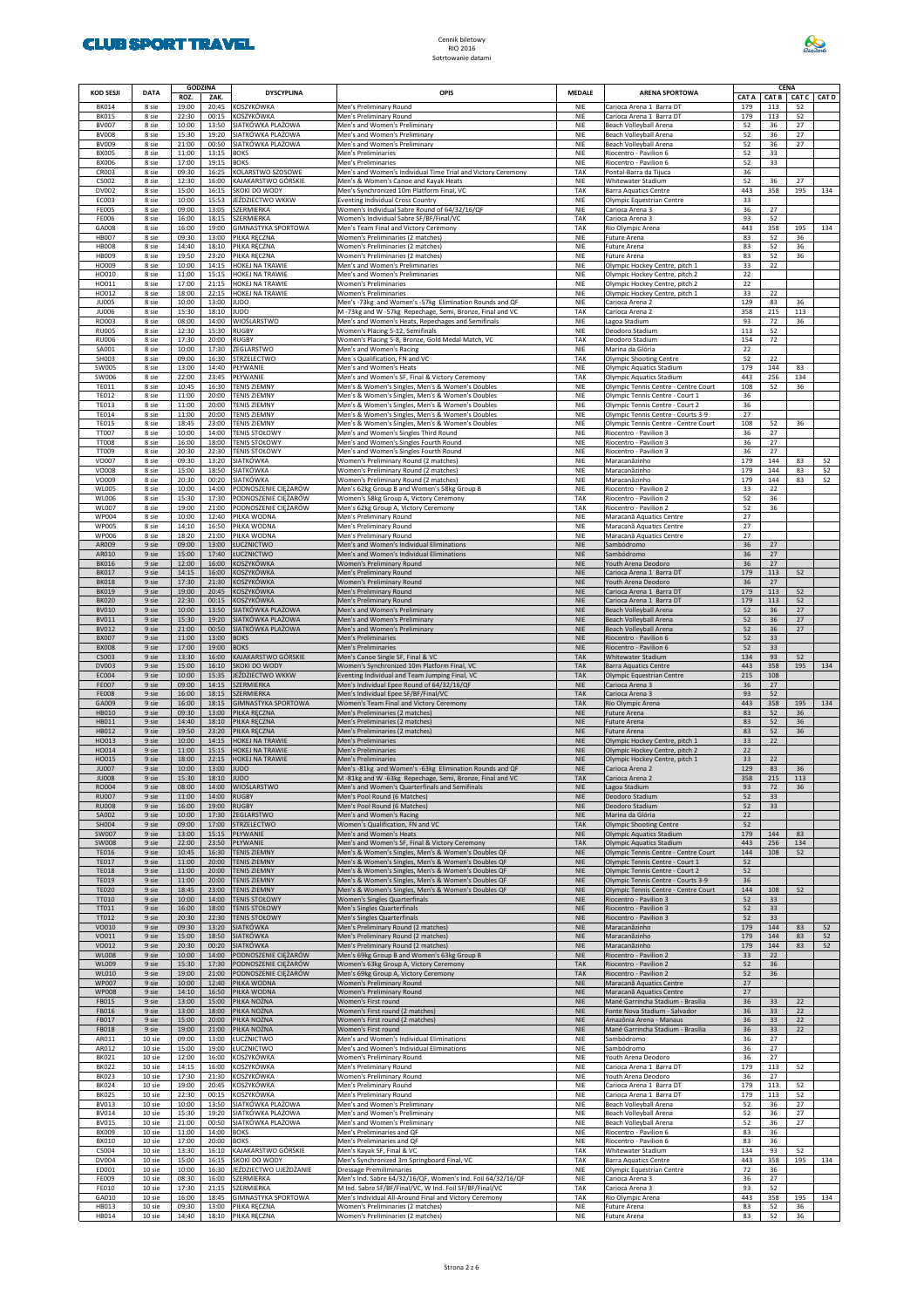

| <b>KOD SESJI</b>             | <b>DATA</b>      | <b>GODZINA</b><br>ROZ. | ZAK.                | <b>DYSCYPLINA</b>                              | OPIS                                                                                                                   | <b>MEDALE</b>            | <b>ARENA SPORTOWA</b>                                                      | CAT A      |            | <b>CENA</b><br>CAT B CAT C CAT D |           |
|------------------------------|------------------|------------------------|---------------------|------------------------------------------------|------------------------------------------------------------------------------------------------------------------------|--------------------------|----------------------------------------------------------------------------|------------|------------|----------------------------------|-----------|
| <b>HB015</b><br>HO016        | 10 sie<br>10 sie | 19:50<br>10:00         |                     | 23:20 PIŁKA RĘCZNA<br>14:15 HOKEJ NA TRAWIE    | Women's Preliminaries (2 matches)<br><b>Women's Preliminaries</b>                                                      | NIE<br>NIE               | Future Arena<br>Olympic Hockey Centre, pitch 1                             | 83<br>33   | 52<br>22   | 36                               |           |
| HO017<br>HO018               | 10 sie<br>10 sie | 11:00<br>17:00         |                     | 15:15 HOKEJ NA TRAWIE<br>21:15 HOKEJ NA TRAWIE | <b>Women's Preliminaries</b><br>Men's and Women's Preliminaries                                                        | NIE<br>NIE               | Olympic Hockey Centre, pitch 2<br>Olympic Hockey Centre, pitch 2           | 22<br>22   |            |                                  |           |
| HO019<br><b>JU009</b>        | 10 sie<br>10 sie | 18:00<br>10:00         | 13:00 JUDO          | 22:15 HOKEJ NA TRAWIE                          | Men's and Women's Preliminaries<br>Men's -90kg and Women's -70kg Elimination Rounds and QF                             | NIE<br>NIE               | Olympic Hockey Centre, pitch 1<br>Carioca Arena 2                          | 33<br>129  | 22<br>83   | 36                               |           |
| JU010<br>RO005               | 10 sie<br>10 sie | 15:30<br>08:00         | 18:10 JUDO<br>14:00 | WIOŚLARSTWO                                    | M -90kg and W -70kg Repechage, Semi, Bronze, Final and VC<br>Men's and Women's Semifinal, Final and Victory Ceremony   | TAK<br>TAK               | Carioca Arena 2<br>Lagoa Stadium                                           | 358<br>144 | 215<br>83  | 113<br>52                        |           |
| <b>RU009</b><br><b>RU010</b> | 10 sie<br>10 sie | 11:00<br>16:00         | 14:00<br>19:00      | <b>RUGBY</b><br><b>RUGBY</b>                   | Men's Pool Round (6 Matches)<br>Men's Placing 9-12 and Quarterfinals                                                   | NIE<br>NIE               | Deodoro Stadium<br>Deodoro Stadium                                         | 52<br>83   | 33<br>36   |                                  |           |
| SA003<br><b>SH005</b>        | 10 sie<br>10 sie | 10:00<br>09:00         | 17:30               | <b>ŻEGLARSTWO</b><br>16:30 STRZELECTWO         | Men's and Women's Racing<br>Men's Qualification, FN and VC                                                             | NIE<br>TAK               | Marina da Glória<br><b>Olympic Shooting Centre</b>                         | 22<br>52   | 22         |                                  |           |
| SW009                        | 10 sie           | 13:00                  | 16:05               | PŁYWANIE                                       | Men's and Women's Heats                                                                                                | NIE                      | Olympic Aquatics Stadium                                                   | 179        | 144        | 83                               |           |
| SW010<br><b>TE021</b>        | 10 sie<br>10 sie | 22:00<br>10:45         | 00:05<br>16:30      | PŁYWANIE<br><b>TENIS ZIEMNY</b>                | Men's and Women's SF, Final & Victory Ceremony<br>M & W (QF) Singles, M (SF) & W (QF) Doubles                          | TAK<br>NIE               | Olympic Aquatics Stadium<br>Olympic Tennis Centre - Centre Court           | 443<br>174 | 256<br>118 | 134<br>93                        | 134       |
| <b>TE022</b><br><b>TE023</b> | 10 sie<br>10 sie | 11:00<br>11:00         | 20:00<br>20:00      | <b>TENIS ZIEMNY</b><br><b>TENIS ZIEMNY</b>     | M & W (QF) Singles, M (SF) & W (QF) Doubles<br>M & W (QF) Singles, M (SF), W (QF) & mixed Doubles                      | NIE<br>NIE               | Olympic Tennis Centre - Court 1<br>Olympic Tennis Centre - Court 2         | 72<br>72   |            |                                  |           |
| <b>TE024</b><br><b>TE025</b> | 10 sie<br>10 sie | 11:00<br>18:45         | 20:00<br>23:00      | <b>TENIS ZIEMNY</b><br><b>TENIS ZIEMNY</b>     | Men's Singles & Mixed Doubles<br>M & W (QF) Singles, M (SF), W (QF) & mixed Doubles                                    | NIE<br>NIE               | Olympic Tennis Centre - Courts 3-9<br>Olympic Tennis Centre - Centre Court | 27<br>174  | 118        | 93                               |           |
| TT013<br>TT014               | 10 sie<br>10 sie | 10:00<br>20:30         | 12:00<br>22:30      | <b>TENIS STOŁOWY</b><br><b>TENIS STOŁOWY</b>   | <b>Women's Singles Semifinals</b><br>Women's Singles Bronze Match, Final and Victory Ceremony                          | NIE<br>TAK               | Riocentro - Pavilion 3<br>Riocentro - Pavilion 3                           | 72<br>179  | 36<br>93   |                                  |           |
| VO013<br>VO014               | 10 sie<br>10 sie | 09:30<br>15:00         |                     | 13:20 SIATKÓWKA<br>18:50 SIATKÓWKA             | Women's Preliminary Round (2 matches)<br>Women's Preliminary Round (2 matches)                                         | NIE<br>NIE               | Maracanãzinho<br>Maracanãzinho                                             | 179<br>179 | 144<br>144 | 83<br>83                         | 52<br>52  |
| VO015                        | 10 sie           | 20:30                  |                     | 00:20 SIATKÓWKA                                | Women's Preliminary Round (2 matches)                                                                                  | NIE                      | Maracanãzinho                                                              | 179        | 144        | 83                               | 52        |
| WL011<br>WL012               | 10 sie<br>10 sie | 10:00<br>15:30         | 14:00<br>17:30      | PODNOSZENIE CIĘŻARÓW<br>PODNOSZENIE CIĘŻARÓW   | Men's 77kg Group B and Women's 69kg Group B<br>Women's 69kg Group A, Victory Ceremony                                  | NIE<br>TAK               | Riocentro - Pavilion 2<br>Riocentro - Pavilion 2                           | 33<br>52   | 22<br>36   |                                  |           |
| WL013<br>WP009               | 10 sie<br>10 sie | 19:00<br>10:00         | 21:00<br>12:40      | PODNOSZENIE CIĘŻARÓW<br>PIŁKA WODNA            | Men's 77kg Group A, Victory Ceremony<br>Men's Preliminary Round                                                        | TAK<br>NIE               | Riocentro - Pavilion 2<br>Maracanã Aquatics Centre                         | 52<br>27   | 36         |                                  |           |
| WP010<br>WP011               | 10 sie<br>10 sie | 14:10<br>18:20         | 16:50<br>21:00      | PIŁKA WODNA<br>PIŁKA WODNA                     | Men's Preliminary Round<br>Men's Preliminary Round                                                                     | NIE<br>NIE               | Maracana Aquatics Centre<br>Maracanã Aquatics Centre                       | 27<br>27   |            |                                  |           |
| FB019<br><b>FB020</b>        | 10 sie<br>10 sie | 13:00<br>13:00         | 18:00<br>18:00      | PIŁKA NOŻNA<br>PIŁKA NOŻNA                     | Men's First round (2 matches)<br>Men's First round (2 matches)                                                         | NIE<br>NIE               | Mineirão - Belo Horizonte<br>Mané Garrincha Stadium - Brasília             | 52<br>52   | 36<br>36   | 27<br>27                         |           |
| FB021<br>FB022               | 10 sie<br>10 sie | 19:00<br>19:00         | 00:00<br>00:00      | PIŁKA NOŻNA<br>PIŁKA NOŻNA                     | Men's First round (2 matches)<br>Men's First round (2 matches)                                                         | NIE<br>NIE               | Fonte Nova Stadium - Salvador<br>São Paulo                                 | 52<br>52   | 36<br>36   | 27<br>27                         |           |
| AR013                        | 11 sie           | 09:00                  | 10:44<br>17:20      | ŁUCZNICTWO                                     | Women's Individual 1/8 Eliminations                                                                                    | <b>NIE</b>               | Sambódromo<br>Sambódromo                                                   | 36         | 27         |                                  |           |
| AR014<br><b>BD001</b>        | 11 sie<br>11 sie | 15:00<br>08:00         | 14:00               | ŁUCZNICTWO<br><b>BADMINTON</b>                 | Women's QF, SF, Final and Victory Ceremony<br>Men's & Women's Singles, Men's, Women's & Mixed Doubles                  | <b>TAK</b><br><b>NIE</b> | Riocentro - Pavilion 4                                                     | 83<br>36   | 52<br>27   |                                  |           |
| <b>BD002</b><br><b>BD003</b> | 11 sie<br>11 sie | 15:30<br>19:30         | 18:00<br>23:00      | <b>BADMINTON</b><br><b>BADMINTON</b>           | Men's & Women's Singles, Men's, Women's & Mixed Doubles<br>Men's & Women's Singles, Men's, Women's & Mixed Doubles     | <b>NIE</b><br><b>NIE</b> | Riocentro - Pavilion 4<br>Riocentro - Pavilion 4                           | 36<br>36   | 27<br>27   |                                  |           |
| <b>BK026</b><br><b>BK027</b> | 11 sie<br>11 sie | 12:00<br>14:15         | 16:00<br>16:00      | KOSZYKÓWKA<br>KOSZYKÓWKA                       | Women's Preliminary Round<br>Men's Preliminary Round                                                                   | <b>NIE</b><br><b>NIE</b> | Youth Arena Deodoro<br>Carioca Arena 1 Barra DT                            | 36<br>179  | 27<br>113  | 52                               |           |
| <b>BK028</b><br><b>BK029</b> | 11 sie<br>11 sie | 17:30<br>19:00         | 21:30<br>20:45      | KOSZYKÓWKA<br>KOSZYKÓWKA                       | Women's Preliminary Round<br>Men's Preliminary Round                                                                   | <b>NIE</b><br><b>NIE</b> | Youth Arena Deodoro<br>Carioca Arena 1 Barra DT                            | 36<br>179  | 27<br>113  | 52                               |           |
| <b>BK030</b>                 | 11 sie           | 22:30                  | 00:15               | KOSZYKÓWKA                                     | Men's Preliminary Round                                                                                                | <b>NIE</b>               | Carioca Arena 1 Barra DT                                                   | 179        | 113        | 52                               |           |
| <b>BV016</b><br><b>BV017</b> | 11 sie<br>11 sie | 10:00<br>15:30         | 13:50<br>19:20      | SIATKÓWKA PLAŻOWA<br>SIATKÓWKA PLAŻOWA         | Men's and Women's Preliminary<br>Men's and Women's Preliminary                                                         | <b>NIE</b><br><b>NIE</b> | Beach Volleyball Arena<br>Beach Volleyball Arena                           | 52<br>52   | 36<br>36   | 27<br>27                         |           |
| <b>BV018</b><br><b>BX011</b> | 11 sie<br>11 sie | 21:00<br>11:00         | 00:50<br>14:00      | SIATKÓWKA PLAŻOWA<br><b>BOKS</b>               | Men's and Women's Preliminary, Lucky Loser<br>Men's Preliminaries                                                      | <b>NIE</b><br><b>NIE</b> | Beach Volleyball Arena<br>Riocentro - Pavilion 6                           | 52<br>52   | 36<br>33   | 27                               |           |
| <b>BX012</b><br><b>CS005</b> | 11 sie<br>11 sie | 17:00<br>12:30         | 20:00<br>16:10      | <b>BOKS</b><br>KAJAKARSTWO GÓRSKIE             | Men's Preliminaries<br>M Canoe Double SF, FN & VC, W Kayak SF, FN & VC                                                 | <b>NIE</b><br><b>TAK</b> | Riocentro - Pavilion 6<br>Whitewater Stadium                               | 52<br>134  | 33<br>93   | 52                               |           |
| CT001<br>ED002               | 11 sie<br>11 sie | 16:00<br>10:00         | 18:35<br>16:30      | KOLARSTWO TOROWE<br>JEŹDZIECTWO UJEŻDŻANIE     | Men's Qualifying, SF, Final and VC / Women's Qualifying<br><b>Dressage Premiliminaries</b>                             | <b>TAK</b><br><b>NIE</b> | Rio Olympic Velodrome<br>Olympic Equestrian Centre                         | 276<br>72  | 154<br>36  |                                  |           |
| FE011                        | 11 sie           | 09:00                  | 15:30               | SZERMIERKA                                     | Women's Team Epee 16/QF/CL/SF                                                                                          | <b>NIE</b>               | Carioca Arena 3                                                            | 36         | 27         |                                  |           |
| FE012<br>GA011               | 11 sie<br>11 sie | 17:00<br>16:00         | 19:30<br>18:10      | SZERMIERKA<br><b>GIMNASTYKA SPORTOWA</b>       | Women's Team Epee BF/Final/VC<br>Women's Individual All-Around Final and Victory Ceremony                              | <b>TAK</b><br><b>TAK</b> | Carioca Arena 3<br>Rio Olympic Arena                                       | 93<br>443  | 52<br>358  | 195                              | 134       |
| GO001<br><b>HB016</b>        | 11 sie<br>11 sie | 07:00<br>09:30         | 15:30<br>13:00      | GOLF<br>PIŁKA RĘCZNA                           | Men's Round 1<br>Men's Preliminaries (2 matches)                                                                       | <b>NIE</b><br><b>NIE</b> | Olympic Golf Course<br><b>Future Arena</b>                                 | 27<br>83   | 52         | 36                               |           |
| HB017<br><b>HB018</b>        | 11 sie<br>11 sie | 14:40<br>19:50         | 18:10<br>23:20      | PIŁKA RĘCZNA<br>PIŁKA RĘCZNA                   | Men's Preliminaries (2 matches)<br>Men's Preliminaries (2 matches)                                                     | <b>NIE</b><br><b>NIE</b> | Future Arena<br>Future Arena                                               | 83<br>83   | 52<br>52   | 36<br>36                         |           |
| HO020<br>HO021               | 11 sie<br>11 sie | 10:00<br>11:00         | 14:15<br>15:15      | HOKEJ NA TRAWIE<br>HOKEJ NA TRAWIE             | Men's Preliminaries<br>Men's Preliminaries                                                                             | <b>NIE</b><br><b>NIE</b> | Olympic Hockey Centre, pitch 1<br>Olympic Hockey Centre, pitch 2           | 33<br>22   | 22         |                                  |           |
| HO022                        | 11 sie           | 17:00                  | 21:15               | HOKEJ NA TRAWIE                                | <b>Women's Preliminaries</b>                                                                                           | <b>NIE</b>               | Olympic Hockey Centre, pitch 2                                             | 22         |            |                                  |           |
| HO023<br>JU011               | 11 sie<br>11 sie | 18:00<br>10:00         | 22:15<br>13:00      | HOKEJ NA TRAWIE<br><b>JUDO</b>                 | <b>Women's Preliminaries</b><br>Men's -100kg and Women's -78kg Elimination Rounds and QF                               | <b>NIE</b><br><b>NIE</b> | Olympic Hockey Centre, pitch 1<br>Carioca Arena 2                          | 33<br>129  | 22<br>83   | 36                               |           |
| JU012<br>RO006               | 11 sie<br>11 sie | 15:30<br>08:00         | 18:10<br>14:00      | JUDO<br>WIOŚLARSTWO                            | M-100kg and W-78kg Repechage, Semi, Bronze, Final and VC<br>Men's and Women's Semifinal, Final and Victory Ceremony    | <b>TAK</b><br><b>TAK</b> | Carioca Arena 2<br>Lagoa Stadium                                           | 358<br>144 | 215<br>83  | 113<br>52                        |           |
| <b>RU011</b><br><b>RU012</b> | 11 sie<br>11 sie | 12:30<br>17:30         | 15:30<br>20:00      | <b>RUGBY</b><br><b>RUGBY</b>                   | Men's Placing 5-12, Semifinals<br>Men's Placing 5-8, Bronze, Gold Medal Match, VC                                      | <b>NIE</b><br><b>TAK</b> | Deodoro Stadium<br>Deodoro Stadium                                         | 113<br>154 | 52<br>72   |                                  |           |
| SA004<br><b>SH006</b>        | 11 sie<br>11 sie | 10:00<br>09:00         | 17:30<br>13:30      | ŻEGLARSTWO<br>STRZELECTWO                      | Men's and Women's Racing<br>Women's Qualification, FN and VC                                                           | <b>NIE</b><br><b>TAK</b> | Marina da Glória<br><b>Olympic Shooting Centre</b>                         | 22<br>52   |            |                                  |           |
| SW011<br>SW012               | 11 sie<br>11 sie | 13:00<br>22:00         | 15:10<br>23:35      | PŁYWANIE<br>PŁYWANIE                           | Men's and Women's Heats<br>Men's and Women's SF, Final & Victory Ceremony                                              | <b>NIE</b><br>TAK        | Olympic Aquatics Stadium<br>Olympic Aquatics Stadium                       | 179<br>443 | 144<br>256 | 83<br>134                        |           |
| <b>TE026</b>                 | 11 sie           | 12:00                  | 20:00               | <b>TENIS ZIEMNY</b>                            | M (QF) & W (SF) Singles, W (SF) & Mixed (QF) Doubles                                                                   | <b>NIE</b>               | Olympic Tennis Centre - Centre Court                                       | 174        | 118        | 93                               |           |
| <b>TE027</b><br><b>TE028</b> | 11 sie<br>11 sie | 12:00<br>12:00         | 20:00<br>20:00      | <b>TENIS ZIEMNY</b><br><b>TENIS ZIEMNY</b>     | Men's Singles (QF), Women's (SF) & Mixed (QF) Doubles<br>Women's (SF) & Mixed (QF) Doubles                             | <b>NIE</b><br><b>NIE</b> | Olympic Tennis Centre - Court 1<br>Olympic Tennis Centre - Court 2         | 72<br>72   |            |                                  |           |
| TT015<br>TT016               | 11 sie<br>11 sie | 10:00<br>20:30         | 12:00<br>22:30      | <b>TENIS STOŁOWY</b><br><b>TENIS STOŁOWY</b>   | Men's Singles Semifinals<br>Men's Singles Bronze Match, Final and Victory Ceremony                                     | <b>NIE</b><br>TAK        | Riocentro - Pavilion 3<br>Riocentro - Pavilion 3                           | 72<br>179  | 36<br>93   |                                  |           |
| VO016<br>VO017               | 11 sie<br>11 sie | 09:30<br>15:00         | 13:20<br>18:50      | SIATKÓWKA<br>SIATKÓWKA                         | Men's Preliminary Round (2 matches)<br>Men's Preliminary Round (2 matches)                                             | <b>NIE</b><br><b>NIE</b> | Maracanãzinho<br>Maracanãzinho                                             | 179<br>179 | 144<br>144 | 83<br>83                         | 52<br>52  |
| VO018<br>WP012               | 11 sie<br>11 sie | 20:30<br>10:00         | 00:20<br>12:40      | <b>SIATKÓWKA</b><br>PIŁKA WODNA                | Men's Preliminary Round (2 matches)<br>Women's Preliminary Round                                                       | <b>NIE</b><br><b>NIE</b> | Maracanãzinho<br>Maracanã Aquatics Centre                                  | 179<br>27  | 144        | 83                               | 52        |
| WP013                        | 11 sie           | 14:10                  | 16:50               | PIŁKA WODNA                                    | Women's Preliminary Round                                                                                              | <b>NIE</b>               | Maracana Aquatics Centre                                                   | 27         |            |                                  |           |
| AR015<br>AR016               | 12 sie<br>12 sie | 09:00<br>15:00         |                     | 10:44 ŁUCZNICTWO<br>17:20 ŁUCZNICTWO           | Men's Individual 1/8 Eliminations<br>Men's QF, SF, Final and Victory Ceremony                                          | NIE<br>TAK               | Sambódromo<br>Sambódromo                                                   | 36<br>83   | 27<br>52   |                                  |           |
| AT001<br>AT002               | 12 sie<br>12 sie | 09:30<br>20:20         |                     | 13:08 LEKKOATLETYKA<br>23:23 LEKKOATLETYKA     | Men's and Women's Preliminaries, Final, VC<br>Men's and Women's Preliminaries, Final, VC                               | TAK<br>TAK               | Olympic Stadium<br>Olympic Stadium                                         | 179<br>443 | 144<br>358 | 83<br>195                        | 52<br>134 |
| AW001<br><b>BD004</b>        | 12 sie<br>12 sie | 14:30<br>08:00         | 16:10<br>14:00      | CHÓD SPORTOWY<br><b>BADMINTON</b>              | Men's 20km Race Walk<br>Men's & Women's Singles, Men's, Women's & Mixed Doubles                                        | NIE<br>NIE               | Pontal Barra da Tijuca<br>Riocentro - Pavilion 4                           | free<br>36 | 27         |                                  |           |
| <b>BD005</b><br><b>BD006</b> | 12 sie<br>12 sie | 15:30<br>19:30         | 23:00               | 18:00 BADMINTON<br><b>BADMINTON</b>            | Men's & Women's Singles, Men's, Women's & Mixed Doubles<br>Men's & Women's Singles, Men's, Women's & Mixed Doubles     | NIE<br>NIE               | Riocentro - Pavilion 4<br>Riocentro - Pavilion 4                           | 36<br>36   | 27<br>27   |                                  |           |
| <b>BK031</b><br><b>BK032</b> | 12 sie<br>12 sie | 12:00<br>14:15         | 16:00<br>16:00      | KOSZYKÓWKA<br>KOSZYKÓWKA                       | Women's Preliminary Round<br>Men's Preliminary Round                                                                   | NIE<br>NIE               | Youth Arena Deodoro<br>Carioca Arena 1 Barra DT                            | 36<br>179  | 27<br>113  | 52                               |           |
| <b>BK033</b><br><b>BK034</b> | 12 sie           | 17:30                  | 21:30               | KOSZYKÓWKA<br>KOSZYKÓWKA                       | Men's Preliminary Round                                                                                                | NIE                      | Youth Arena Deodoro                                                        | 36         | 27         |                                  |           |
| <b>BK035</b>                 | 12 sie<br>12 sie | 19:00<br>22:30         | 20:45<br>00:15      | KOSZYKÓWKA                                     | Women's Preliminary Round<br>Men's Preliminary Round                                                                   | NIE<br>NIE               | Carioca Arena 1 Barra DT<br>Carioca Arena 1 Barra DT                       | 179<br>179 | 113<br>113 | 52<br>52                         |           |
| <b>BV019</b><br><b>BV020</b> | 12 sie<br>12 sie | 11:00<br>15:00         | 12:50<br>16:50      | SIATKÓWKA PLAŻOWA<br>SIATKÓWKA PLAŻOWA         | Men's and Women's - Round of 16<br>Men's and Women's - Round of 16                                                     | NIE<br>NIE               | Beach Volleyball Arena<br>Beach Volleyball Arena                           | 52<br>52   | 36<br>36   | 27<br>27                         |           |
| BV021<br><b>BV022</b>        | 12 sie<br>12 sie | 19:00<br>23:00         | 20:50<br>00:50      | SIATKÓWKA PLAŻOWA<br>SIATKÓWKA PLAŻOWA         | Men's and Women's - Round of 16<br>Men's and Women's - Round of 16                                                     | NIE<br>NIE               | Beach Volleyball Arena<br>Beach Volleyball Arena                           | 52<br>52   | 36<br>36   | 27<br>27                         |           |
| <b>BX013</b><br><b>BX014</b> | 12 sie<br>12 sie | 11:00<br>17:00         | 13:45<br>19:45      | <b>BOKS</b><br><b>BOKS</b>                     | Men's and Women's Preliminaries, QF and SF<br>Men's and Women's Preliminaries and QF                                   | NIE<br>NIE               | Riocentro - Pavilion 6<br>Riocentro - Pavilion 6                           | 113<br>83  | 52<br>36   |                                  |           |
| CT002                        | 12 sie           | 16:00                  | 19:05               | KOLARSTWO TOROWE                               | Men's & Women's Qualifying, SF, 1/16, Final and VC                                                                     | TAK                      | Rio Olympic Velodrome                                                      | 276        | 154        |                                  |           |
| <b>DV005</b><br>ED003        | 12 sie<br>12 sie | 16:00<br>10:00         | 19:00<br>16:35      | SKOKI DO WODY<br>JEŹDZIECTWO UJEŻDŻANIE        | Women's 3m Springboard Preliminary<br>Dressage Team Finals and Victory Ceremony                                        | NIE<br>TAK               | <b>Barra Aquatics Centre</b><br>Olympic Equestrian Centre                  | 179<br>154 | 144<br>72  | 83                               | 52        |
| FE013<br>FE014               | 12 sie<br>12 sie | 09:00<br>17:00         | 15:30<br>19:30      | SZERMIERKA<br><b>SZERMIERKA</b>                | Men's Team Foil 16/QF/CL/SF<br>Men's Team Foil BF/Final/VC                                                             | NIE<br>TAK               | Carioca Arena 3<br>Carioca Arena 3                                         | 36<br>93   | 27<br>52   |                                  |           |
| GO002<br>GT001               | 12 sie<br>12 sie | 07:00<br>14:00         | 15:30<br>16:15      | GOLF<br>SKOKI NA TRAMPOLINIE                   | Men's Round 2<br>Women's Individual Routine, Final and Victory Ceremony                                                | NIE<br>TAK               | Olympic Golf Course<br>Rio Olympic Arena                                   | 27<br>134  | 83         | 52                               | 36        |
| HB019<br>HB020               | 12 sie<br>12 sie | 09:30<br>14:40         | 13:00<br>18:10      | PIŁKA RĘCZNA<br>PIŁKA RĘCZNA                   | Women's Preliminaries (2 matches)<br>Women's Preliminaries (2 matches)                                                 | NIE<br>NIE               | Future Arena<br>Future Arena                                               | 83<br>83   | 52<br>52   | 36<br>36                         |           |
| HB021                        | 12 sie           | 19:50                  | 23:20               | PIŁKA RĘCZNA                                   | Women's Preliminaries (2 matches)                                                                                      | NIE                      | Future Arena                                                               | 83         | 52         | 36                               |           |
| HO024<br>HO025               | 12 sie<br>12 sie | 10:00<br>11:00         | 14:15<br>15:15      | HOKEJ NA TRAWIE<br>HOKEJ NA TRAWIE             | Men's and Women's Preliminaries<br>Men's and Women's Preliminaries                                                     | NIE<br>NIE               | Olympic Hockey Centre, pitch 1<br>Olympic Hockey Centre, pitch 2           | 33<br>22   | 22         |                                  |           |
| HO026<br>HO027               | 12 sie<br>12 sie | 17:00<br>18:00         | 21:15<br>22:15      | HOKEJ NA TRAWIE<br>HOKEJ NA TRAWIE             | Men's Preliminaries<br>Men's Preliminaries                                                                             | NIE<br>NIE               | Olympic Hockey Centre, pitch 2<br>Olympic Hockey Centre, pitch 1           | 22<br>33   | 22         |                                  |           |
| JU013<br>JU014               | 12 sie<br>12 sie | 10:00<br>15:30         | 13:00<br>18:10      | <b>JUDO</b><br><b>JUDO</b>                     | Men's +100kg and Women's +78kg Elimination Rounds and QF<br>M +100kg and W +78kg Repechage, Semi, Bronze, Final and VC | NIE<br>TAK               | Carioca Arena 2<br>Carioca Arena 2                                         | 129<br>358 | 83<br>215  | 36<br>113                        |           |
| RO007<br><b>SA005</b>        | 12 sie<br>12 sie | 08:00<br>10:00         | 14:00<br>17:30      | WIOŚLARSTWO<br><b>ŻEGLARSTWO</b>               | Men's and Women's Semifinal, Final and Victory Ceremony<br>Men's and Women's Racing                                    | TAK<br>NIE               | Lagoa Stadium<br>Marina da Glória                                          | 144<br>22  | 83         | 52                               |           |
| SH007                        | 12 sie           | 09:00                  |                     | 16:30 STRZELECTWO                              | Men's and Women's Qualification, FN and VC                                                                             | TAK                      | <b>Olympic Shooting Centre</b>                                             | 52         | 22         |                                  |           |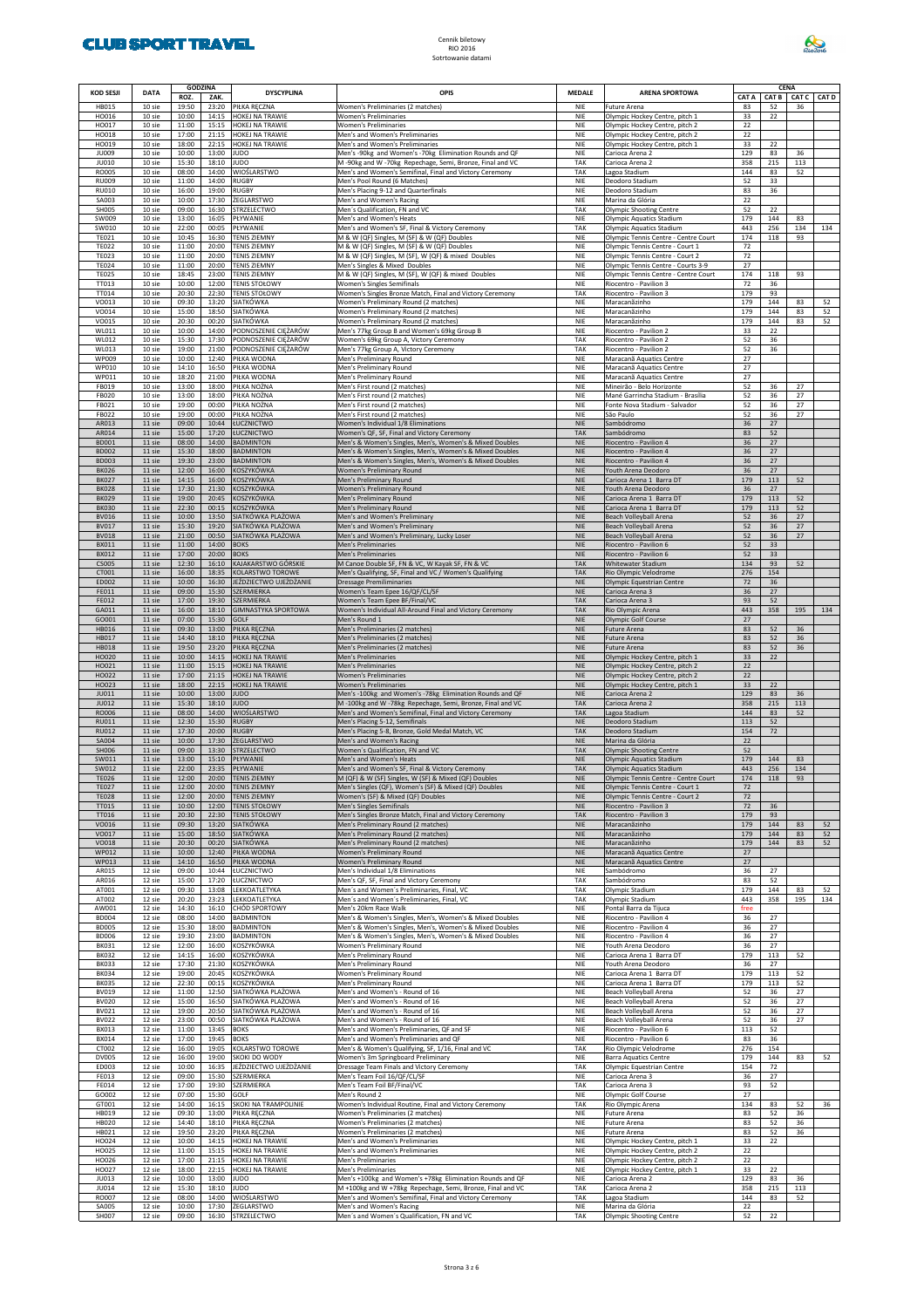

| KOD SESJI                    | <b>DATA</b>      | <b>GODZINA</b><br>ROZ. | ZAK.           | <b>DYSCYPLINA</b>                                  | OPIS                                                                                                               | <b>MEDALE</b>            | <b>ARENA SPORTOWA</b>                                                   | CAT A      | <b>CAT B</b> | CENA<br><b>CAT C</b> | <b>CAT D</b> |
|------------------------------|------------------|------------------------|----------------|----------------------------------------------------|--------------------------------------------------------------------------------------------------------------------|--------------------------|-------------------------------------------------------------------------|------------|--------------|----------------------|--------------|
| SW013                        | 12 sie           | 13:00                  | 15:45          | PŁYWANIE                                           | Men's and Women's Heats                                                                                            | <b>NIE</b>               | Olympic Aquatics Stadium                                                | 179        | 144          | 83                   |              |
| SW014<br><b>TE029</b>        | 12 sie<br>12 sie | 22:00<br>12:00         | 23:20<br>20:00 | PŁYWANIE<br><b>TENIS ZIEMNY</b>                    | Men's and Women's Final & Victory Ceremony<br>Men's Singles (SF), Men's Doubles Gold Final and VC                  | TAK<br>TAK               | Olympic Aquatics Stadium<br>Olympic Tennis Centre - Centre Court        | 443<br>358 | 256<br>215   | 134<br>113           |              |
| <b>TE030</b><br>TT017        | 12 sie<br>12 sie | 12:00<br>10:00         | 20:00<br>13:00 | <b>TENIS ZIEMNY</b><br><b>TENIS STOŁOWY</b>        | Men's Doubles Bronze Final, Mixed Doubles SF<br>Women's Team First Round (4 team matches)                          | <b>NIE</b><br>NIE        | Olympic Tennis Centre - Court 1<br>Riocentro - Pavilion 3               | 72<br>36   | 27           |                      |              |
| TT018                        | 12 sie           | 15:00                  | 18:00          | <b>TENIS STOŁOWY</b>                               | Women's Team First Round (4 team matches)                                                                          | NIE                      | Riocentro - Pavilion 3                                                  | 36         | 27           |                      |              |
| TT019<br>VO019               | 12 sie<br>12 sie | 19:30<br>09:30         | 22:30<br>13:20 | <b>TENIS STOŁOWY</b><br>SIATKÓWKA                  | Men's Team First Round (4 team matches)<br>Women's Preliminary Round (2 matches)                                   | <b>NIE</b><br>NIE        | Riocentro - Pavilion 3<br>Maracanãzinho                                 | 36<br>179  | 27<br>144    | 83                   | 52           |
| VO020<br>VO021               | 12 sie<br>12 sie | 15:00<br>20:30         | 18:50<br>00:20 | SIATKÓWKA<br>SIATKÓWKA                             | Women's Preliminary Round (2 matches)<br>Women's Preliminary Round (2 matches)                                     | <b>NIE</b><br>NIE        | Maracanãzinho<br>Maracanãzinho                                          | 179<br>179 | 144<br>144   | 83<br>83             | 52<br>52     |
| WL014<br><b>WL015</b>        | 12 sie<br>12 sie | 10:00<br>15:30         | 14:00<br>17:30 | PODNOSZENIE CIĘŻARÓW<br>PODNOSZENIE CIĘŻARÓW       | Men's 85kg Group B and Women's 75kg Group B<br>Women's 75kg Group A, Victory Ceremony                              | NIE<br>TAK               | Riocentro - Pavilion 2<br>Riocentro - Pavilion 2                        | 33<br>52   | 22<br>36     |                      |              |
| WL016<br>WP014               | 12 sie<br>12 sie | 19:00<br>10:00         | 21:00<br>12:40 | PODNOSZENIE CIĘŻARÓW<br>PIŁKA WODNA                | Men's 85kg Group A, Victory Ceremony                                                                               | TAK<br><b>NIE</b>        | Riocentro - Pavilion 2                                                  | 52<br>27   | 36           |                      |              |
| WP015                        | 12 sie           | 14:10                  | 16:50          | PIŁKA WODNA                                        | Men's Preliminary Round<br>Men's Preliminary Round                                                                 | NIE                      | Maracana Aquatics Centre<br>Maracana Aquatics Centre                    | 27         |              |                      |              |
| WP016<br>FB023               | 12 sie<br>12 sie | 18:20<br>13:00         | 21:00<br>15:00 | PIŁKA WODNA<br>PIŁKA NOŻNA                         | Men's Preliminary Round<br>Women's Quarter-final                                                                   | NIE<br><b>NIE</b>        | Maracanã Aquatics Centre<br>Mané Garrincha Stadium - Brasília           | 27<br>52   | 36           | 33                   |              |
| FB024<br><b>FB025</b>        | 12 sie<br>12 sie | 16:00<br>19:00         | 18:00<br>21:00 | PIŁKA NOŻNA<br>PIŁKA NOŻNA                         | Women's Quarter-final<br>Women's Quarter-final                                                                     | NIE<br>NIE               | Fonte Nova Stadium - Salvador<br>São Paulo                              | 52<br>52   | 36<br>36     | 33<br>33             |              |
| <b>FB026</b><br>AT003        | 12 sie<br>13 sie | 22:00<br>09:30         | 00:00<br>12:45 | PIŁKA NOŻNA<br>LEKKOATLETYKA                       | Women's Quarter-final<br>Men's and Women's Preliminaries, Final, VC                                                | NIE<br><b>TAK</b>        | Mineirão - Belo Horizonte<br>Olympic Stadium                            | 52<br>179  | 36<br>144    | 33<br>83             | 52           |
| AT004<br><b>BD007</b>        | 13 sie<br>13 sie | 20:00<br>08:00         | 23:10<br>14:00 | LEKKOATLETYKA<br><b>BADMINTON</b>                  | Men's and Women's Preliminaries, SF, Finals, VC                                                                    | <b>TAK</b><br><b>NIE</b> | Olympic Stadium                                                         | 443<br>36  | 358<br>27    | 195                  | 134          |
| <b>BD008</b>                 | 13 sie           | 15:30                  | 18:00          | <b>BADMINTON</b>                                   | Men's & Women's Singles, Men's, Women's & Mixed Doubles<br>Men's & Women's Singles, Men's, Women's & Mixed Doubles | <b>NIE</b>               | Riocentro - Pavilion 4<br>Riocentro - Pavilion 4                        | 36         | 27           |                      |              |
| <b>BD009</b><br><b>BK036</b> | 13 sie<br>13 sie | 19:30<br>12:00         | 23:00<br>16:00 | <b>BADMINTON</b><br>KOSZYKÓWKA                     | Men's & Women's Singles, Men's & Women's Doubles<br>Women's Preliminary Round                                      | <b>NIE</b><br><b>NIE</b> | Riocentro - Pavilion 4<br>Youth Arena Deodoro                           | 36<br>36   | 27<br>27     |                      |              |
| <b>BK037</b><br><b>BK038</b> | 13 sie<br>13 sie | 14:15<br>17:30         | 16:00<br>21:30 | KOSZYKÓWKA<br>KOSZYKÓWKA                           | Men's Preliminary Round<br>Women's Preliminary Round                                                               | <b>NIE</b><br><b>NIE</b> | Carioca Arena 1 Barra DT<br>Youth Arena Deodoro                         | 179<br>36  | 113<br>27    | 52                   |              |
| <b>BK039</b><br><b>BK040</b> | 13 sie<br>13 sie | 19:00<br>22:30         | 20:45<br>00:15 | KOSZYKÓWKA<br>KOSZYKÓWKA                           | Men's Preliminary Round<br>Men's Preliminary Round                                                                 | <b>NIE</b><br><b>NIE</b> | Carioca Arena 1 Barra DT<br>Carioca Arena 1 Barra DT                    | 179<br>179 | 113<br>113   | 52<br>52             |              |
| <b>BV023</b><br><b>BV024</b> | 13 sie<br>13 sie | 11:00<br>15:00         | 12:50<br>16:50 | SIATKÓWKA PLAŻOWA<br>SIATKÓWKA PLAŻOWA             | Men's and Women's - Round of 16                                                                                    | <b>NIE</b><br><b>NIE</b> | Beach Volleyball Arena                                                  | 52<br>52   | 36<br>36     | 27<br>27             |              |
| <b>BV025</b>                 | 13 sie           | 19:00                  | 20:50          | SIATKÓWKA PLAŻOWA                                  | Men's and Women's - Round of 16<br>Men's and Women's - Round of 16                                                 | <b>NIE</b>               | Beach Volleyball Arena<br>Beach Volleyball Arena                        | 52         | 36           | 27                   |              |
| <b>BV026</b><br><b>BX015</b> | 13 sie<br>13 sie | 23:00<br>11:00         | 00:50<br>14:00 | SIATKÓWKA PLAŻOWA<br><b>BOKS</b>                   | Men's and Women's - Round of 16<br>Men's Preliminaries, QF and SF                                                  | <b>NIE</b><br><b>NIE</b> | Beach Volleyball Arena<br>Riocentro - Pavilion 6                        | 52<br>113  | 36<br>52     | 27                   |              |
| <b>BX016</b><br>CT003        | 13 sie<br>13 sie | 17:00<br>10:00         | 20:00<br>11:30 | <b>BOKS</b><br>KOLARSTWO TOROWE                    | Men's Preliminaries, QF and SF<br>Men's 1/8 Finals / Women's Qualifying and SF                                     | <b>NIE</b><br><b>NIE</b> | Riocentro - Pavilion 6<br>Rio Olympic Velodrome                         | 113<br>129 | 52<br>83     |                      |              |
| CT004<br><b>DV006</b>        | 13 sie<br>13 sie | 16:00<br>16:00         | 18:20<br>17:40 | <b>KOLARSTWO TOROWE</b><br>SKOKI DO WODY           | Men's QF, SF / Women's Qualifying, Final and VC<br>Women's 3m Springboard Semifinal                                | <b>TAK</b><br><b>NIE</b> | Rio Olympic Velodrome<br><b>Barra Aquatics Centre</b>                   | 276<br>308 | 154<br>256   | 159                  | 124          |
| <b>FE015</b>                 | 13 sie           | 09:00                  | 14:30          | <b>SZERMIERKA</b>                                  | Women's Team Sabre 16/QF/CL/SF                                                                                     | <b>NIE</b>               | Carioca Arena 3                                                         | 36         | 27           |                      |              |
| <b>FE016</b><br>GO003        | 13 sie<br>13 sie | 17:00<br>07:00         | 19:15<br>15:30 | SZERMIERKA<br>GOLF                                 | Women's Team Sabre BF/Final/VC<br>Men's Round 3                                                                    | <b>TAK</b><br><b>NIE</b> | Carioca Arena 3<br>Olympic Golf Course                                  | 93<br>27   | 52           |                      |              |
| GT002<br><b>HB022</b>        | 13 sie<br>13 sie | 14:00<br>09:30         | 16:15<br>13:00 | <b>SKOKI NA TRAMPOLINIE</b><br>PIŁKA RECZNA        | Men's Individual Routine, Final and Victory Ceremony<br>Men's Preliminaries (2 matches)                            | <b>TAK</b><br><b>NIE</b> | Rio Olympic Arena<br>Future Arena                                       | 134<br>83  | 83<br>52     | 52<br>36             | 36           |
| <b>HB023</b><br><b>HB024</b> | 13 sie<br>13 sie | 14:40<br>19:50         | 18:10<br>23:20 | PIŁKA RĘCZNA<br>PIŁKA RĘCZNA                       | Men's Preliminaries (2 matches)<br>Men's Preliminaries (2 matches)                                                 | <b>NIE</b><br><b>NIE</b> | Future Arena<br>Future Arena                                            | 83<br>83   | 52<br>52     | 36<br>36             |              |
| HO028                        | 13 sie           | 10:00                  | 14:15          | HOKEJ NA TRAWIE                                    | <b>Women's Preliminaries</b>                                                                                       | <b>NIE</b>               | Olympic Hockey Centre, pitch 1                                          | 33         | 22           |                      |              |
| HO029<br>HO030               | 13 sie<br>13 sie | 11:00<br>18:00         | 15:15<br>22:15 | HOKEJ NA TRAWIE<br>HOKEJ NA TRAWIE                 | <b>Women's Preliminaries</b><br><b>Women's Preliminaries</b>                                                       | <b>NIE</b><br><b>NIE</b> | Olympic Hockey Centre, pitch 2<br>Olympic Hockey Centre, pitch 1        | 22<br>33   | 22           |                      |              |
| <b>RO008</b><br><b>SA006</b> | 13 sie<br>13 sie | 08:00<br>10:00         | 13:00<br>17:30 | WIOŚLARSTWO<br>ŻEGLARSTWO                          | Men's and Women's Semifinal, Final and Victory Ceremony<br>Men's and Women's Racing                                | <b>TAK</b><br><b>NIE</b> | Lagoa Stadium<br>Marina da Glória                                       | 144<br>22  | 83           | 52                   |              |
| <b>SH008</b><br>SW015        | 13 sie<br>13 sie | 09:00<br>22:00         | 16:45<br>23:30 | STRZELECTWO<br>PŁYWANIE                            | Men's Qualification, FN and VC<br>Men's and Women's Final & Victory Ceremony                                       | <b>TAK</b><br><b>TAK</b> | <b>Olympic Shooting Centre</b><br><b>Olympic Aquatics Stadium</b>       | 52<br>443  | 22<br>256    | 134                  |              |
| <b>TE031</b><br><b>TE032</b> | 13 sie<br>13 sie | 12:00<br>12:00         | 20:00<br>20:00 | <b>TENIS ZIEMNY</b><br><b>TENIS ZIEMNY</b>         | Singles Bronze Final, Women's Singles Gold Final and VC<br>Women's and Mixed Doubles Bronze Final                  | <b>TAK</b><br><b>NIE</b> | Olympic Tennis Centre - Centre Court<br>Olympic Tennis Centre - Court 1 | 358<br>72  | 215          | 113                  |              |
| <b>TT020</b>                 | 13 sie           | 10:00                  | 13:00          | <b>TENIS STOŁOWY</b>                               | Women's Team Quarterfinals (2 team matches)                                                                        | <b>NIE</b>               | Riocentro - Pavilion 3                                                  | 52         | 33           |                      |              |
| TT021<br>TT022               | 13 sie<br>13 sie | 15:00<br>19:30         | 18:00<br>22:30 | <b>TENIS STOŁOWY</b><br><b>TENIS STOŁOWY</b>       | Men's Team First Round (4 team matches)<br>Women's Team Quarterfinals (2 team matches)                             | <b>NIE</b><br><b>NIE</b> | Riocentro - Pavilion 3<br>Riocentro - Pavilion 3                        | 36<br>52   | 27<br>33     |                      |              |
| VO022<br>VO023               | 13 sie<br>13 sie | 09:30<br>15:00         | 13:20<br>18:50 | SIATKÓWKA<br>SIATKÓWKA                             | Men's Preliminary Round (2 matches)<br>Men's Preliminary Round (2 matches)                                         | <b>NIE</b><br><b>NIE</b> | Maracanãzinho<br>Maracanãzinho                                          | 179<br>179 | 144<br>144   | 83<br>83             | 52<br>52     |
| VO024<br>WL017               | 13 sie<br>13 sie | 20:30<br>15:30         | 00:20<br>17:30 | SIATKÓWKA<br>PODNOSZENIE CIĘŻARÓW                  | Men's Preliminary Round (2 matches)<br>Men's 94kg Group B                                                          | <b>NIE</b><br><b>NIE</b> | Maracanãzinho<br>Riocentro - Pavilion 2                                 | 179<br>33  | 144<br>22    | 83                   | 52           |
| <b>WL018</b><br>WP017        | 13 sie<br>13 sie | 19:00<br>10:00         | 21:00<br>12:40 | PODNOSZENIE CIĘŻARÓW<br>PIŁKA WODNA                | Men's 94kg Group A, Victory Ceremony<br><b>Women's Preliminary Round</b>                                           | <b>TAK</b><br><b>NIE</b> | Riocentro - Pavilion 2<br>Maracanã Aquatics Centre                      | 52<br>27   | 36           |                      |              |
| <b>WP018</b>                 | 13 sie           | 14:10                  | 16:50          | PIŁKA WODNA                                        | <b>Women's Preliminary Round</b>                                                                                   | <b>NIE</b>               | Maracanã Aquatics Centre                                                | 27         |              |                      |              |
| <b>FB027</b><br><b>FB028</b> | 13 sie<br>13 sie | 13:00<br>16:00         | 15:00<br>18:00 | PIŁKA NOŻNA<br>PIŁKA NOŻNA                         | Men's Quarter-final<br>Men's Quarter-final                                                                         | <b>NIE</b><br><b>NIE</b> | Mané Garrincha Stadium - Brasília<br>Fonte Nova Stadium - Salvador      | 104<br>104 | 52<br>52     | 36<br>36             |              |
| FB029<br>FB030               | 13 sie<br>13 sie | 19:00<br>22:00         | 21:00<br>00:00 | PIŁKA NOŻNA<br>PIŁKA NOŻNA                         | Men's Quarter-final<br>Men's Quarter-final                                                                         | <b>NIE</b><br><b>NIE</b> | Mineirão - Belo Horizonte<br>São Paulo                                  | 104<br>104 | 52<br>52     | 36<br>36             |              |
| AM001<br>AT005               | 14 sie<br>14 sie | 09:30<br>20:15         | 12:30<br>22:30 | MARATON<br>LEKKOATLETYKA                           | Women's - Final and Victory Ceremony<br>Men's and Women's Preliminaries, SF, Finals, VC                            | TAK<br>TAK               | Sambódromo<br>Olympic Stadium                                           | 36<br>571  | 27<br>443    | 22<br>272            | 179          |
| <b>BD010</b><br><b>BD011</b> | 14 sie<br>14 sie | 08:30<br>15:30         | 13:30          | <b>BADMINTON</b>                                   | Men's & Women's Singles<br>Men's & Women's Singles                                                                 | NIE<br>NIE               | Riocentro - Pavilion 4<br>Riocentro - Pavilion 4                        | 36<br>36   | 27<br>27     |                      |              |
| <b>BD012</b>                 | 14 sie           | 19:30                  | 22:30          | 18:00 BADMINTON<br><b>BADMINTON</b>                | Women's Singles & Mixed Doubles (QF)                                                                               | <b>NIE</b>               | Riocentro - Pavilion 4<br>Youth Arena Deodoro                           | 52         | 33           |                      |              |
| <b>BK041</b><br><b>BK042</b> | 14 sie<br>14 sie | 12:00<br>14:15         | 16:00<br>16:00 | KOSZYKÓWKA<br>KOSZYKÓWKA                           | Women's Preliminary Round<br>Men's Preliminary Round                                                               | NIE<br><b>NIE</b>        | Carioca Arena 1 Barra DT                                                | 36<br>179  | 27<br>129    | 52                   |              |
| <b>BK043</b><br><b>BK044</b> | 14 sie<br>14 sie | 17:30<br>19:00         | 21:30<br>20:45 | KOSZYKÓWKA<br>KOSZYKÓWKA                           | Women's Preliminary Round<br>Men's Preliminary Round                                                               | <b>NIE</b><br>NIE        | Youth Arena Deodoro<br>Carioca Arena 1 Barra DT                         | 36<br>179  | 27<br>113    | 52                   |              |
| <b>BK045</b><br><b>BV027</b> | 14 sie<br>14 sie | 22:30<br>16:00         | 00:15<br>17:50 | KOSZYKÓWKA<br>SIATKÓWKA PLAŻOWA                    | Men's Preliminary Round<br><b>Women's Quarterfinals</b>                                                            | <b>NIE</b><br>NIE        | Carioca Arena 1 Barra DT<br>Beach Volleyball Arena                      | 179<br>215 | 113<br>144   | 52<br>93             |              |
| <b>BV028</b><br><b>BX017</b> | 14 sie<br>14 sie | 23:00<br>11:00         | 00:50<br>14:45 | SIATKÓWKA PLAŻOWA<br><b>BOKS</b>                   | Women's Quarterfinals<br>Men's and Women's Preliminaries, QF, SF, Finals and VC                                    | <b>NIE</b><br>TAK        | Beach Volleyball Arena<br>Riocentro - Pavilion 6                        | 215<br>154 | 144<br>72    | 93                   |              |
| <b>BX018</b>                 | 14 sie           | 17:00                  | 20:15          | <b>BOKS</b>                                        | Men's and Women's PR, QF and SF                                                                                    | NIE                      | Riocentro - Pavilion 6                                                  | 113        | 52           |                      |              |
| CT005<br><b>DV007</b>        | 14 sie<br>14 sie | 16:00<br>16:00         | 19:50<br>17:30 | KOLARSTWO TOROWE<br>SKOKI DO WODY                  | Men's Finals and VC / Women's Qualifying<br>Women's 3m Springboard Final and Victory Ceremony                      | TAK<br>TAK               | Rio Olympic Velodrome<br><b>Barra Aquatics Centre</b>                   | 276<br>443 | 154<br>358   | 195                  | 134          |
| ES001<br>FE017               | 14 sie<br>14 sie | 10:00<br>09:00         | 13:45<br>15:30 | JEŹDZIECTWO SKOKI<br>SZERMIERKA                    | Jumping Individual Qualification<br>Men's Team Epee 16/QF/CL/SF                                                    | <b>NIE</b><br><b>NIE</b> | Olympic Equestrian Centre<br>Carioca Arena 3                            | 129<br>36  | 83<br>27     |                      |              |
| <b>FE018</b><br>GA012        | 14 sie<br>14 sie | 17:00<br>14:00         | 19:30<br>17:00 | SZERMIERKA<br>GIMNASTYKA SPORTOWA                  | Men's Team Epee BF/Final/VC<br>Men's and Women's Apparatus Final and Victory Ceremony                              | TAK<br>TAK               | Carioca Arena 3<br>Rio Olympic Arena                                    | 93<br>443  | 52<br>358    | 195                  | 134          |
| GO004<br><b>HB025</b>        | 14 sie<br>14 sie | 07:00<br>09:30         | 15:30<br>13:00 | GOLF<br>PIŁKA RĘCZNA                               | Men's Final Round, Victory Ceremony<br>Women's Preliminaries (2 matches)                                           | TAK<br>NIE               | Olympic Golf Course<br><b>Future Arena</b>                              | 52<br>83   | 52           | 36                   |              |
| <b>HB026</b><br><b>HB027</b> | 14 sie<br>14 sie | 14:40<br>19:50         | 18:10<br>23:20 | PIŁKA RĘCZNA<br>PIŁKA RECZNA                       | Women's Preliminaries (2 matches)                                                                                  | NIE<br>NIE               | Future Arena<br><b>Future Arena</b>                                     | 83<br>83   | 52           | 36<br>36             |              |
| HO031                        | 14 sie           | 10:00                  | 14:45          | <b>HOKEJ NA TRAWIE</b>                             | Women's Preliminaries (2 matches)<br>Men's Quarterfinals                                                           | NIE                      | Olympic Hockey Centre, pitch 1                                          | 36         | 52<br>27     |                      |              |
| HO032<br><b>SA007</b>        | 14 sie<br>14 sie | 18:00<br>10:00         | 22:45<br>17:30 | HOKEJ NA TRAWIE<br>ŻEGLARSTWO                      | Men's Quarterfinals<br>Men's and Women's Racing, Medal Race and Victory Ceremony                                   | NIE<br>TAK               | Olympic Hockey Centre, pitch 1<br>Marina da Glória                      | 36<br>36   | 27           |                      |              |
| SH009<br>SY001               | 14 sie<br>14 sie | 09:00<br>11:00         | 14:30<br>13:10 | STRZELECTWO<br>PŁYWANIE SYNCHRONICZNE              | Men's Qualification, FN and VC<br>Women's Duets Technical Routine                                                  | TAK<br>NIE               | <b>Olympic Shooting Centre</b><br><b>Barra Aquatics Centre</b>          | 52<br>93   | 52           | 33                   |              |
| <b>TE033</b><br>TT023        | 14 sie<br>14 sie | 12:00<br>10:00         | 20:00<br>13:00 | <b>TENIS ZIEMNY</b><br><b>TENIS STOŁOWY</b>        | Men's Singles, Women's and Mixed Doubles Gold Final and VC<br>Men's Team Quarterfinals (2 team matches)            | TAK<br>NIE               | Olympic Tennis Centre - Centre Court<br>Riocentro - Pavilion 3          | 358<br>52  | 215<br>33    | 113                  |              |
| TT024                        | 14 sie           | 15:00                  | 18:00          | <b>TENIS STOŁOWY</b>                               | Men's Team Quarterfinals (2 team matches)                                                                          | NIE                      | Riocentro - Pavilion 3                                                  | 52         | 33           |                      |              |
| TT025<br>VO025               | 14 sie<br>14 sie | 19:30<br>09:30         | 22:30<br>13:20 | <b>TENIS STOŁOWY</b><br>SIATKÓWKA                  | Women's Team Semifinal<br>Women's Preliminary Round (2 matches)                                                    | NIE<br>NIE               | Riocentro - Pavilion 3<br>Maracanãzinho                                 | 72<br>179  | 36<br>144    | 83                   | 52           |
| VO026<br>VO027               | 14 sie<br>14 sie | 15:00<br>20:30         | 18:50<br>00:20 | SIATKÓWKA<br>SIATKÓWKA                             | Women's Preliminary Round (2 matches)<br>Women's Preliminary Round (2 matches)                                     | NIE<br>NIE               | Maracanãzinho<br>Maracanãzinho                                          | 179<br>179 | 144<br>144   | 83<br>83             | 52<br>52     |
| <b>WG001</b><br><b>WG002</b> | 14 sie<br>14 sie | 10:00<br>16:00         | 13:00<br>19:00 | ZAPASY - STYL KLASYCZNY<br>ZAPASY - STYL KLASYCZNY | Men's Greco-Roman 59kg/75kg Qualifications/Eliminations<br>Men's Greco-Roman 59kg/75kg Repechage, BF, Final and VC | NIE<br>TAK               | Carioca Arena 2<br>Carioca Arena 2                                      | 36<br>108  | 33<br>52     | 22<br>36             |              |
| WL019<br>WP019               | 14 sie<br>14 sie | 19:00<br>10:00         | 21:00<br>12:40 | PODNOSZENIE CIĘŻARÓW<br>PIŁKA WODNA                | Women's +75kg Group A, Victory Ceremony<br>Men's Preliminary Round                                                 | TAK<br>NIE               | Riocentro - Pavilion 2<br>Maracana Aquatics Centre                      | 52<br>27   | 36           |                      |              |
| <b>WP020</b>                 | 14 sie           | 14:10                  | 16:50          | PIŁKA WODNA                                        | Men's Preliminary Round                                                                                            | NIE                      | Maracanã Aquatics Centre                                                | 27         |              |                      |              |
| WP021<br>AT006               | 14 sie<br>15 sie | 18:20<br>09:30         | 21:00<br>12:10 | PIŁKA WODNA<br>LEKKOATLETYKA                       | Men's Preliminary Round<br>Men's and Women's Preliminaries, Finals, VC                                             | NIE<br>TAK               | Maracana Aquatics Centre<br>Olympic Stadium                             | 27<br>179  | 144          | 83                   | 52           |
| AT007<br><b>BD013</b>        | 15 sie<br>15 sie | 20:15<br>08:30         | 22:45<br>13:30 | LEKKOATLETYKA<br>BADMINTON                         | Men's and Women's Preliminaries, Finals, VC<br>Men's Singles (last 16), Men's & Women's Doubles (QF)               | TAK<br><b>NIE</b>        | Olympic Stadium<br>Riocentro - Pavilion 4                               | 443<br>52  | 358<br>33    | 195                  | 134          |
| <b>BD014</b><br><b>BK046</b> | 15 sie<br>15 sie | 17:30<br>14:15         | 23:00<br>16:00 | BADMINTON<br>KOSZYKÓWKA                            | Men's & Women's Singles (last 16), Mixed Doubles (SF)<br>Men's Preliminary Round                                   | <b>NIE</b><br><b>NIE</b> | Riocentro - Pavilion 4<br>Carioca Arena 1 Barra DT                      | 72<br>179  | 36<br>113    | 52                   |              |
| <b>BK047</b><br><b>BK048</b> | 15 sie<br>15 sie | 19:00<br>22:30         | 20:45<br>00:15 | KOSZYKÓWKA<br>KOSZYKÓWKA                           | Men's Preliminary Round<br>Men's Preliminary Round                                                                 | <b>NIE</b><br><b>NIE</b> | Carioca Arena 1 Barra DT<br>Carioca Arena 1 Barra DT                    | 179<br>179 | 113<br>113   | 52<br>52             |              |
| <b>BV029</b>                 | 15 sie           | 16:00                  | 17:50          | SIATKÓWKA PLAŻOWA                                  | Men's Quarterfinals                                                                                                | <b>NIE</b>               | Beach Volleyball Arena                                                  | 215        | 144          | 93                   |              |
| <b>BV030</b>                 | 15 sie           | 23:00                  | 00:50          | SIATKÓWKA PLAŻOWA                                  | Men's Quarterfinals                                                                                                | <b>NIE</b>               | Beach Volleyball Arena                                                  | 215        | 144          | 93                   |              |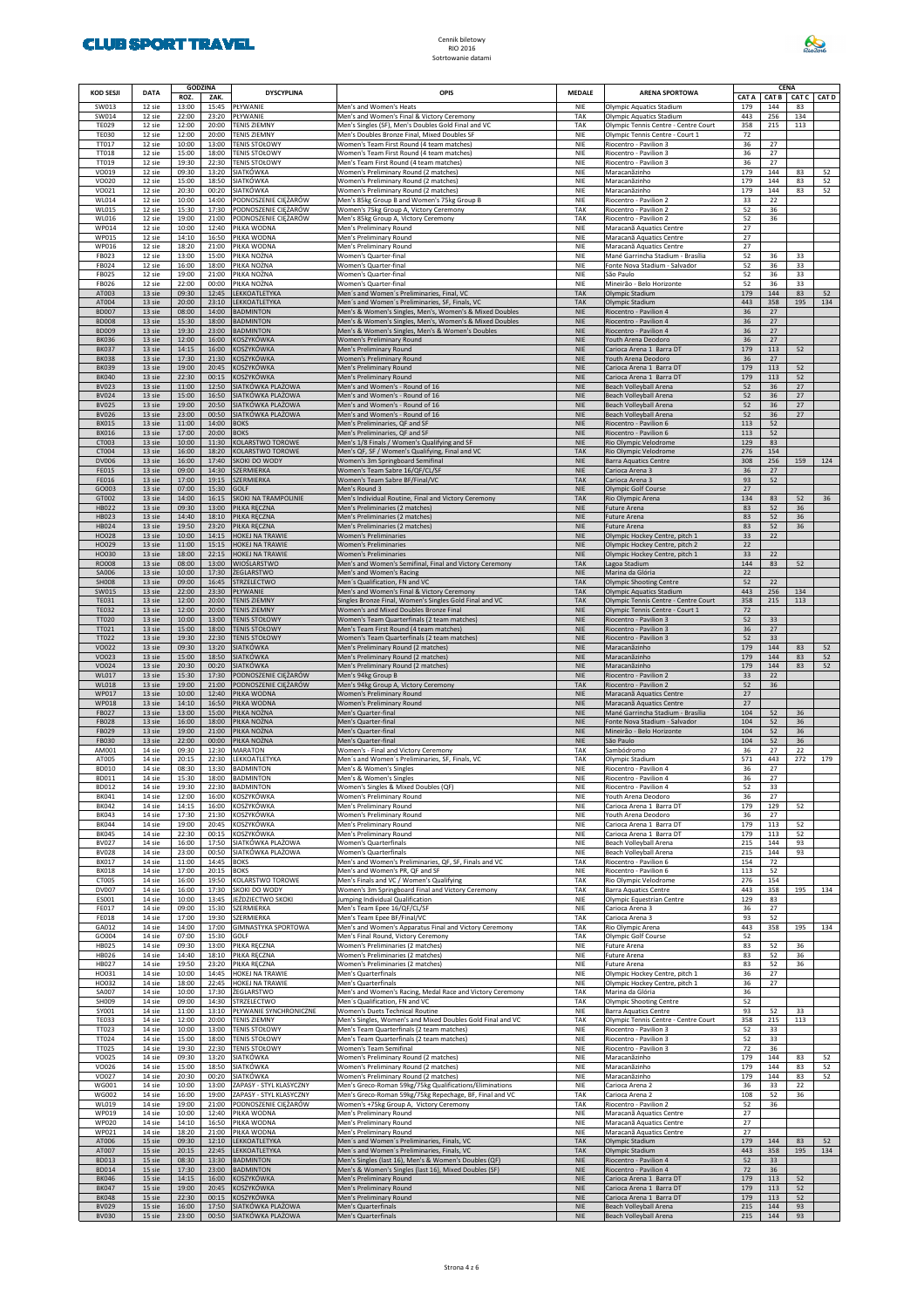

| <b>KOD SESJI</b>             | <b>DATA</b>      | <b>GODZINA</b><br>ROZ. | ZAK.                | <b>DYSCYPLINA</b>                                    | OPIS                                                                                                                    | <b>MEDALE</b>            | <b>ARENA SPORTOWA</b>                                            | CAT A      |            | CENA<br>CAT B CAT C CAT D |            |
|------------------------------|------------------|------------------------|---------------------|------------------------------------------------------|-------------------------------------------------------------------------------------------------------------------------|--------------------------|------------------------------------------------------------------|------------|------------|---------------------------|------------|
| <b>BX019</b><br><b>BX020</b> | 15 sie<br>15 sie | 11:00<br>17:00         | 13:15<br>19:45      | <b>BOKS</b><br><b>BOKS</b>                           | Men's and Women's PR, QF and SF<br>Men's and Women's PR, QF, SF, Final and Victory Ceremony                             | <b>NIE</b><br><b>TAK</b> | Riocentro - Pavilion 6<br>Riocentro - Pavilion 6                 | 113<br>154 | 52<br>72   |                           |            |
| CF001<br>CT006               | 15 sie<br>15 sie | 09:00<br>10:00         | 12:00<br>11:25      | KAJAKARSTWO<br>KOLARSTWO TOROWE                      | Men's and Women's Heats and Semifinals<br>Men's and Women's Qualifying                                                  | <b>NIE</b><br><b>NIE</b> | Lagoa Stadium<br>Rio Olympic Velodrome                           | 36<br>129  | 33<br>83   | 22                        |            |
| CT007<br><b>DV008</b>        | 15 sie<br>15 sie | 16:00<br>15:15         | 18:40<br>18:45      | KOLARSTWO TOROWE<br>SKOKI DO WODY                    | Men's Qualifying, Final and VC / Women's Qualifying<br>Men's 3m Springboard Preliminary                                 | <b>TAK</b><br><b>NIE</b> | Rio Olympic Velodrome<br><b>Barra Aquatics Centre</b>            | 276<br>179 | 154<br>144 | 83                        | 52         |
| ED004<br>GA013               | 15 sie<br>15 sie | 10:00<br>14:00         | 14:00<br>16:15      | JEŹDZIECTWO UJEŻDŻANIE<br><b>GIMNASTYKA SPORTOWA</b> | Dressage Individual Grand Prix Freestyle Final, VC<br>Men's and Women's Apparatus Final and Victory Ceremony            | <b>TAK</b><br><b>TAK</b> | Olympic Equestrian Centre<br>Rio Olympic Arena                   | 154<br>443 | 72<br>358  | 195                       | 134        |
| <b>HB028</b><br>HB029        | 15 sie<br>15 sie | 09:30<br>14:40         | 13:00<br>18:10      | PIŁKA RĘCZNA<br>PIŁKA RĘCZNA                         | Men's Preliminaries (2 matches)<br>Men's Preliminaries (2 matches)                                                      | <b>NIE</b><br><b>NIE</b> | Future Arena<br>Future Arena                                     | 83<br>83   | 52<br>52   | 36<br>36                  |            |
| <b>HB030</b>                 | 15 sie           | 19:50                  | 23:20               | PIŁKA RĘCZNA                                         | Men's Preliminaries (2 matches)                                                                                         | <b>NIE</b>               | Future Arena                                                     | 83         | 52         | 36                        |            |
| HO033<br>HO034               | 15 sie<br>15 sie | 10:00<br>18:00         | 14:45<br>22:45      | HOKEJ NA TRAWIE<br>HOKEJ NA TRAWIE                   | <b>Women's Quarterfinals</b><br><b>Women's Quarterfinals</b>                                                            | <b>NIE</b><br><b>NIE</b> | Olympic Hockey Centre, pitch 1<br>Olympic Hockey Centre, pitch 1 | 36<br>36   | 27<br>27   |                           |            |
| OW001<br><b>SA008</b>        | 15 sie<br>15 sie | 08:00<br>10:00         | 10:30<br>17:30      | PŁYWANIE - OTWARTY AKWEN<br>ŻEGLARSTWO               | Women's Final and Victory Ceremony<br>Men's and Women's Racing, Medal Race and Victory Ceremony                         | <b>TAK</b><br><b>TAK</b> | Fort Copacabana<br>Marina da Glória                              | 22<br>36   |            |                           |            |
| SY002<br>TT026               | 15 sie<br>15 sie | 11:00<br>10:00         | 12:40<br>13:00      | PŁYWANIE SYNCHRONICZNE<br><b>TENIS STOŁOWY</b>       | Women's Duets Free Routine<br>Women's Team Semifinal                                                                    | <b>NIE</b><br><b>NIE</b> | <b>Barra Aquatics Centre</b><br>Riocentro - Pavilion 3           | 93<br>72   | 52<br>36   | 33                        |            |
| TT027<br>TT028               | 15 sie<br>15 sie | 15:00<br>19:30         | 18:00<br>22:30      | <b>TENIS STOŁOWY</b><br><b>TENIS STOŁOWY</b>         | Men's Team Semifinal<br>Men's Team Semifinal                                                                            | <b>NIE</b><br><b>NIE</b> | Riocentro - Pavilion 3<br>Riocentro - Pavilion 3                 | 72<br>72   | 36<br>36   |                           |            |
| <b>VO028</b>                 | 15 sie           | 09:30                  | 13:20               | SIATKÓWKA<br><b>SIATKÓWKA</b>                        | Men's Preliminary Round (2 matches)                                                                                     | <b>NIE</b>               | Maracanãzinho                                                    | 179<br>179 | 144        | 83                        | 52         |
| VO029<br>VO030               | 15 sie<br>15 sie | 15:00<br>20:30         | 18:50<br>00:20      | <b>SIATKÓWKA</b>                                     | Men's Preliminary Round (2 matches)<br>Men's Preliminary Round (2 matches)                                              | <b>NIE</b><br><b>NIE</b> | Maracanãzinho<br>Maracanãzinho                                   | 179        | 144<br>144 | 83<br>83                  | 52<br>52   |
| WG003<br><b>WG004</b>        | 15 sie<br>15 sie | 10:00<br>16:00         | 13:00<br>19:00      | ZAPASY - STYL KLASYCZNY<br>ZAPASY - STYL KLASYCZNY   | Men's Greco-Roman 85kg/130kg Qualifications/Eliminations<br>Men's Greco-Roman 85kg/130kg Repechage, BF, Final and VC    | <b>NIE</b><br><b>TAK</b> | Carioca Arena 2<br>Carioca Arena 2                               | 36<br>108  | 33<br>52   | 22<br>36                  |            |
| <b>WL020</b><br>WL021        | 15 sie<br>15 sie | 15:30<br>19:00         | 17:30<br>21:00      | PODNOSZENIE CIĘŻARÓW<br>PODNOSZENIE CIĘŻARÓW         | Men's 105kg Group B<br>Men's 105kg Group A, Victory Ceremony                                                            | <b>NIE</b><br><b>TAK</b> | Riocentro - Pavilion 2<br>Riocentro - Pavilion 2                 | 33<br>52   | 22<br>36   |                           |            |
| <b>WP022</b><br>WP023        | 15 sie<br>15 sie | 14:10<br>18:20         | 16:50<br>21:00      | PIŁKA WODNA<br>PIŁKA WODNA                           | <b>Women's Quarterfinals</b><br>Women's Quarterfinals                                                                   | <b>NIE</b><br><b>NIE</b> | <b>Olympic Aquatics Stadium</b><br>Olympic Aquatics Stadium      | 134<br>134 | 83<br>83   | 36<br>36                  |            |
| AT008<br>AT009               | 16 sie<br>16 sie | 09:30<br>20:15         | 12:35<br>22:45      | LEKKOATLETYKA<br>LEKKOATLETYKA                       | Men's and Women's Preliminaries, Final, VC<br>Men's and Women's Preliminaries, SF, Finals, VC                           | TAK<br>TAK               | Olympic Stadium<br>Olympic Stadium                               | 179<br>443 | 144<br>358 | 83<br>195                 | 52<br>134  |
| <b>BD015</b>                 | 16 sie           | 08:30                  | 12:30               | <b>BADMINTON</b>                                     | Men's & Women's Doubles (SF)                                                                                            | NIE                      | Riocentro - Pavilion 4                                           | 72         | 36         |                           |            |
| <b>BD016</b><br><b>BK049</b> | 16 sie<br>16 sie | 17:30<br>11:00         | 23:00<br>12:45      | <b>BADMINTON</b><br>KOSZYKÓWKA                       | Women's Singles (QF) & Mixed Doubles (bronze)<br><b>Women's Quarterfinals</b>                                           | NIE<br>NIE               | Riocentro - Pavilion 4<br>Carioca Arena 1 Barra DT               | 72<br>215  | 36<br>144  | 93                        |            |
| <b>BK050</b><br><b>BK051</b> | 16 sie<br>16 sie | 14:30<br>18:45         | 16:15<br>20:30      | KOSZYKÓWKA<br>KOSZYKÓWKA                             | <b>Women's Quarterfinals</b><br><b>Women's Quarterfinals</b>                                                            | NIE<br>NIE               | Carioca Arena 1 Barra DT<br>Carioca Arena 1 Barra DT             | 215<br>215 | 144<br>144 | 93<br>93                  |            |
| <b>BK052</b><br>BV031        | 16 sie<br>16 sie | 22:15<br>16:00         | 00:00<br>17:50      | KOSZYKÓWKA<br>SIATKÓWKA PLAŻOWA                      | Women's Quarterfinals<br>Men's and Women's - Semifinals                                                                 | NIE<br>NIE               | Carioca Arena 1 Barra DT<br>Beach Volleyball Arena               | 215<br>308 | 144<br>206 | 93<br>124                 |            |
| <b>BV032</b>                 | 16 sie           | 23:00                  | 00:50               | SIATKÓWKA PLAŻOWA                                    | Men's and Women's - Semifinals                                                                                          | NIE                      | Beach Volleyball Arena                                           | 308        | 206        | 124                       |            |
| BX021<br><b>BX022</b>        | 16 sie<br>16 sie | 11:00<br>17:00         | 13:15<br>20:15      | <b>BOKS</b><br><b>BOKS</b>                           | Men's and Women's PR, QF and SF<br>Men's and Women's PR, QF, SF, Final and Victory Ceremony                             | NIE<br>TAK               | Riocentro - Pavilion 6<br>Riocentro - Pavilion 6                 | 113<br>154 | 52<br>72   |                           |            |
| CF002<br>CT008               | 16 sie<br>16 sie | 09:00<br>10:00         | 10:45<br>11:40      | KAJAKARSTWO<br>KOLARSTWO TOROWE                      | Men's and Women's Finals and Victory Ceremonies<br>Men's Qualifying / Women's Qualifying and QF                         | TAK<br>NIE               | Lagoa Stadium<br>Rio Olympic Velodrome                           | 108<br>129 | 83<br>83   | 52                        |            |
| CT009<br>DV009               | 16 sie<br>16 sie | 16:00<br>10:00         | 18:40<br>11:50      | KOLARSTWO TOROWE<br>SKOKI DO WODY                    | Men's Qualifying, Final and VC / Women's SF, Final and VC<br>Men's 3m Springboard Semifinal                             | TAK<br>NIE               | Rio Olympic Velodrome<br><b>Barra Aquatics Centre</b>            | 276<br>308 | 154<br>256 | 159                       | 124        |
| DV010                        | 16 sie           | 17:00                  | 19:00               | SKOKI DO WODY                                        | Men's 3m Springboard Final and Victory Ceremony                                                                         | TAK                      | <b>Barra Aquatics Centre</b>                                     | 443        | 358        | 195                       | 134        |
| ES002<br>GA014               | 16 sie<br>16 sie | 10:00<br>14:00         | 13:00<br>16:15      | JEŹDZIECTWO SKOKI<br>GIMNASTYKA SPORTOWA             | Jumping Team Qualification<br>Men's and Women's Apparatus Final and Victory Ceremony                                    | NIE<br>TAK               | Olympic Equestrian Centre<br>Rio Olympic Arena                   | 129<br>443 | 83<br>358  | 195                       | 134        |
| HB031<br>HB032               | 16 sie<br>16 sie | 10:00<br>13:30         | 12:00<br>15:30      | PIŁKA RĘCZNA<br>PIŁKA RĘCZNA                         | <b>Women's Quarterfinals</b><br>Women's Quarterfinals                                                                   | NIE<br>NIE               | Future Arena<br>Future Arena                                     | 144<br>144 | 108<br>108 | 52<br>52                  |            |
| HB033                        | 16 sie           | 17:00                  | 19:00               | PIŁKA RĘCZNA                                         | <b>Women's Quarterfinals</b>                                                                                            | NIE                      | Future Arena                                                     | 144        | 108        | 52                        |            |
| HB034<br>HO035               | 16 sie<br>16 sie | 20:30<br>12:00         | 22:30<br>14:15      | PIŁKA RĘCZNA<br>HOKEJ NA TRAWIE                      | <b>Women's Quarterfinals</b><br>Men's Semifinals                                                                        | NIE<br>NIE               | Future Arena<br>Olympic Hockey Centre, pitch 1                   | 144<br>52  | 108<br>33  | 52                        |            |
| HO036<br>OW002               | 16 sie<br>16 sie | 17:00<br>08:00         | 19:15<br>10:30      | HOKEJ NA TRAWIE<br>PŁYWANIE - OTWARTY AKWEN          | Men's Semifinals<br>Men's Final and Victory Ceremony                                                                    | NIE<br>TAK               | Olympic Hockey Centre, pitch 1<br>Fort Copacabana                | 52<br>22   | 33         |                           |            |
| SA009<br>SY003               | 16 sie<br>16 sie | 10:00<br>14:00         | 17:30<br>15:30      | ŻEGLARSTWO<br>PŁYWANIE SYNCHRONICZNE                 | Men's and Women's Racing, Medal Race and Victory Ceremony<br>Women's Duet Final and Victory Ceremony                    | TAK<br>TAK               | Marina da Glória<br><b>Barra Aquatics Centre</b>                 | 36<br>215  | 154        | 72                        |            |
| TT029                        | 16 sie           | 11:00                  | 14:00               | <b>TENIS STOŁOWY</b>                                 | Women's Team Bronze Medal Match                                                                                         | NIE                      | Riocentro - Pavilion 3                                           | 72         | 36         |                           |            |
| TT030<br>VO031               | 16 sie<br>16 sie | 19:30<br>10:00         | 22:30<br>12:00      | <b>TENIS STOŁOWY</b><br>SIATKÓWKA                    | Women's Team Finals and Victory Ceremony<br>Women's Quarterfinals                                                       | TAK<br>NIE               | Riocentro - Pavilion 3<br>Maracanãzinho                          | 179<br>215 | 93<br>174  | 118                       | 93         |
| VO032<br>VO033               | 16 sie<br>16 sie | 14:00<br>18:00         | 16:00<br>20:00      | SIATKÓWKA<br>SIATKÓWKA                               | <b>Women's Quarterfinals</b><br>Women's Quarterfinals                                                                   | NIE<br>NIE               | Maracanãzinho<br>Maracanãzinho                                   | 215<br>215 | 174<br>174 | 118<br>118                | 93<br>93   |
| VO034<br><b>WG005</b>        | 16 sie<br>16 sie | 22:15<br>10:00         | 00:15<br>13:00      | SIATKÓWKA<br>ZAPASY - STYL KLASYCZNY                 | Women's Quarterfinals<br>Men's Greco-Roman 66kg/98kg Qualifications/Eliminations                                        | NIE<br>NIE               | Maracanãzinho<br>Carioca Arena 2                                 | 215<br>36  | 174<br>33  | 118<br>22                 | 93         |
| <b>WG006</b>                 | 16 sie           | 16:00                  | 19:00               | ZAPASY - STYL KLASYCZNY<br>PODNOSZENIE CIĘŻARÓW      | Men's Greco-Roman 66kg/98kg Repechage, BF, Final and VC                                                                 | TAK                      | Carioca Arena 2                                                  | 108        | 52         | 36                        |            |
| <b>WL022</b><br>WL023        | 16 sie<br>16 sie | 15:30<br>19:00         | 17:30<br>21:00      | PODNOSZENIE CIĘŻARÓW                                 | Men's +105kg Group B<br>Men's +105kg Group A, Victory Ceremony                                                          | NIE<br>TAK               | Riocentro - Pavilion 2<br>Riocentro - Pavilion 2                 | 33<br>52   | 22<br>36   |                           |            |
| WP024<br><b>WP025</b>        | 16 sie<br>16 sie | 10:00<br>14:10         | 12:40<br>16:50      | PIŁKA WODNA<br>PIŁKA WODNA                           | Men's Quarterfinals<br>Men's Quarterfinals                                                                              | NIE<br>NIE               | Olympic Aquatics Stadium<br>Olympic Aquatics Stadium             | 134<br>134 | 83<br>83   | 36<br>36                  |            |
| FB031<br>FB032               | 16 sie<br>16 sie | 13:00<br>16:00         | 16:00<br>19:00      | PIŁKA NOŻNA<br>PIŁKA NOŻNA                           | Women's Semi-final<br>Women's Semi-final                                                                                | NIE<br>NIE               | Mineirão - Belo Horizonte<br>Maracanã                            | 144<br>144 | 113<br>113 | 72<br>72                  | 52<br>52   |
| AT010<br>AT011               | 17 sie<br>17 sie | 09:30<br>20:20         | 13:03<br>23:05      | LEKKOATLETYKA<br>LEKKOATLETYKA                       | Men's and Women's Preliminaries, Final<br>Men's and Women's Preliminaries, SF, Finals, VC                               | <b>NIE</b><br><b>TAK</b> | Olympic Stadium<br>Olympic Stadium                               | 179<br>443 | 144<br>358 | 83<br>195                 | 52<br>134  |
| <b>BD017</b>                 | 17 sie           | 08:30                  | 13:30               | <b>BADMINTON</b>                                     | Men's Singles (QF) & Mixed Doubles Finals and VC                                                                        | <b>TAK</b>               | Riocentro - Pavilion 4                                           | 134        | 93         |                           |            |
| <b>BK053</b><br><b>BK054</b> | 17 sie<br>17 sie | 11:00<br>14:30         | 12:45<br>16:15      | KOSZYKÓWKA<br>KOSZYKÓWKA                             | Men's Quarterfinals<br>Men's Quarterfinals                                                                              | <b>NIE</b><br><b>NIE</b> | Carioca Arena 1 Barra DT<br>Carioca Arena 1 Barra DT             | 215<br>215 | 144<br>144 | 93<br>93                  |            |
| <b>BK055</b><br><b>BK056</b> | 17 sie<br>17 sie | 18:45<br>22:15         | 20:30<br>00:00      | KOSZYKÓWKA<br>KOSZYKÓWKA                             | Men's Quarterfinals<br>Men's Quarterfinals                                                                              | <b>NIE</b><br><b>NIE</b> | Carioca Arena 1 Barra DT<br>Carioca Arena 1 Barra DT             | 215<br>215 | 144<br>144 | 93<br>93                  |            |
| <b>BV033</b><br><b>BX023</b> | 17 sie<br>17 sie | 22:00<br>14:00         | 01:30<br>17:00 BOKS | SIATKÓWKA PLAŻOWA                                    | Women's - Bronze, Gold Final and Victory Ceremony<br>Men's and Women's QF, SF, Final and Victory Ceremony               | TAK<br>TAK               | Beach Volleyball Arena<br>Riocentro - Pavilion 6                 | 571<br>154 | 358<br>72  | 179                       |            |
| CB001                        | 17 sie           | 13:30                  | 15:00 BMX           |                                                      | Men's BMX Seeding Run                                                                                                   | <b>NIE</b>               | Olympic BMX Centre                                               | 52         | 33         |                           |            |
| CF003<br>DV011               | 17 sie<br>17 sie | 09:00<br>15:00         | 12:00<br>18:10      | KAJAKARSTWO<br>SKOKI DO WODY                         | Men's and Women's Heats and Semifinals<br>Women's 10m Platform Preliminary                                              | <b>NIE</b><br><b>NIE</b> | Lagoa Stadium<br><b>Barra Aquatics Centre</b>                    | 36<br>179  | 33<br>144  | 22<br>83                  | 52         |
| ES003<br>GO005               | 17 sie<br>17 sie | 10:00<br>07:00         | 12:45<br>15:30      | JEŹDZIECTWO SKOKI<br>GOLF                            | Jumping Team Final and Victory Ceremony<br>Women's Round 1                                                              | <b>TAK</b><br><b>NIE</b> | Olympic Equestrian Centre<br>Olympic Golf Course                 | 276<br>27  | 154        |                           |            |
| <b>HB035</b><br>HB036        | 17 sie<br>17 sie | 10:00<br>13:30         | 12:00<br>15:30      | PIŁKA RĘCZNA<br>PIŁKA RĘCZNA                         | Men's Quarterfinals<br>Men's Quarterfinals                                                                              | <b>NIE</b><br><b>NIE</b> | Future Arena<br>Future Arena                                     | 144<br>144 | 108<br>108 | 52<br>52                  |            |
| <b>HB037</b>                 | 17 sie           | 17:00                  | 19:00               | PIŁKA RĘCZNA                                         | Men's Quarterfinals                                                                                                     | <b>NIE</b>               | Future Arena                                                     | 144        | 108        | 52                        |            |
| <b>HB038</b><br>HO037        | 17 sie<br>17 sie | 20:30<br>12:00         | 22:30<br>14:15      | PIŁKA RĘCZNA<br>HOKEJ NA TRAWIE                      | Men's Quarterfinals<br><b>Women's Semifinals</b>                                                                        | <b>NIE</b><br><b>NIE</b> | Future Arena<br>Olympic Hockey Centre, pitch 1                   | 144<br>52  | 108<br>33  | 52                        |            |
| HO038<br>SA010               | 17 sie<br>17 sie | 17:00<br>10:00         | 19:15<br>17:30      | HOKEJ NA TRAWIE<br>ŻEGLARSTWO                        | Women's Semifinals<br>Men's and Women's Medal Race and Victory Ceremony                                                 | <b>NIE</b><br>TAK        | Olympic Hockey Centre, pitch 1<br>Marina da Glória               | 52<br>36   | 33         |                           |            |
| <b>TK001</b><br><b>TK002</b> | 17 sie<br>17 sie | 09:00<br>15:00         | 13:00<br>18:00      | <b>TAEKWONDO</b><br><b>TAEKWONDO</b>                 | Men's -58kg and Women's -49kg Preliminary and Round of 16<br>Men's -58kg and Women's -49kg Quarterfinals and Semifinals | <b>NIE</b><br><b>NIE</b> | Carioca Arena 3<br>Carioca Arena 3                               | 72<br>144  | 36<br>72   |                           |            |
| <b>TK003</b>                 | 17 sie           | 20:00                  | 23:15               | TAEKWONDO                                            | Men's -58kg and Women's -49kg Repechages, BF, Final and VC                                                              | TAK                      | Carioca Arena 3                                                  | 215        | 108        |                           |            |
| TT031<br>TT032               | 17 sie<br>17 sie | 11:00<br>19:30         | 14:00<br>22:30      | <b>TENIS STOŁOWY</b><br><b>TENIS STOŁOWY</b>         | Men's Team Bronze Medal Match<br>Men's Team Final and Victory Ceremony                                                  | <b>NIE</b><br>TAK        | Riocentro - Pavilion 3<br>Riocentro - Pavilion 3                 | 72<br>179  | 36<br>93   |                           |            |
| VO035<br>VO036               | 17 sie<br>17 sie | 10:00<br>14:00         | 12:00<br>16:00      | <b>SIATKÓWKA</b><br><b>SIATKÓWKA</b>                 | Men's Quarterfinals<br>Men's Quarterfinals                                                                              | <b>NIE</b><br><b>NIE</b> | Maracanãzinho<br>Maracanãzinho                                   | 215<br>215 | 174<br>174 | 118<br>118                | 93<br>93   |
| VO037<br>VO038               | 17 sie<br>17 sie | 18:00<br>22:15         | 20:00<br>00:15      | <b>SIATKÓWKA</b><br><b>SIATKÓWKA</b>                 | Men's Quarterfinals<br>Men's Quarterfinals                                                                              | <b>NIE</b><br><b>NIE</b> | Maracanãzinho<br>Maracanãzinho                                   | 215<br>215 | 174<br>174 | 118<br>118                | 93<br>93   |
| <b>WF001</b>                 | 17 sie           | 10:00                  | 13:00               | ZAPASY - STYL WOLNY                                  | Women's Freestyle 48kg/58kg/69kg Qualifications/Eliminations                                                            | <b>NIE</b>               | Carioca Arena 2                                                  | 36         | 33         | 22                        |            |
| <b>WF002</b><br><b>WP026</b> | 17 sie<br>17 sie | 16:00<br>10:00         | 19:00<br>12:40      | ZAPASY - STYL WOLNY<br>PIŁKA WODNA                   | Women's Freestyle 48kg/58kg/69kg Repechage, BF, Final and VC<br>Women's classification, semifinal                       | TAK<br><b>NIE</b>        | Carioca Arena 2<br><b>Olympic Aquatics Stadium</b>               | 108<br>174 | 52<br>113  | 36<br>52                  |            |
| <b>WP027</b><br>FB033        | 17 sie<br>17 sie | 15:10<br>13:00         | 17:50<br>16:00      | PIŁKA WODNA<br>PIŁKA NOŻNA                           | Women's classification, semifinal<br>Men's Semi-final                                                                   | <b>NIE</b><br><b>NIE</b> | <b>Olympic Aquatics Stadium</b><br>São Paulo                     | 174<br>308 | 113<br>256 | 52<br>206                 | 124        |
| FB034<br>AT012               | 17 sie<br>18 sie | 16:00<br>09:30         | 19:00<br>16:25      | PIŁKA NOŻNA<br>LEKKOATLETYKA                         | Men's Semi-final<br>Men's and Women's Preliminaries, Final                                                              | <b>NIE</b><br>NIE        | Maracanã<br>Olympic Stadium                                      | 308<br>179 | 256<br>144 | 206<br>83                 | 124<br>52  |
| AT013                        | 18 sie           | 18:35                  | 22:31               | LEKKOATLETYKA                                        | Men's and Women's Preliminaries, SF, Finals, VC                                                                         | TAK                      | Olympic Stadium                                                  | 443        | 358        | 195                       | 134        |
| <b>BD018</b><br><b>BK057</b> | 18 sie<br>18 sie | 08:30<br>15:00         | 13:30<br>17:00      | <b>BADMINTON</b><br>KOSZYKÓWKA                       | W Singles (SF), W Doubles Finals and VC, M Doubles (bronze)<br>Women's Semifinals                                       | TAK<br>NIE               | Riocentro - Pavilion 4<br>Carioca Arena 1 Barra DT               | 134<br>33  | 93<br>206  | 124                       |            |
| <b>BK058</b><br><b>BV034</b> | 18 sie<br>18 sie | 19:00<br>22:00         | 21:00<br>01:30      | KOSZYKÓWKA<br>SIATKÓWKA PLAŻOWA                      | Women's Semifinals<br>Men's - Bronze, Gold Final and Victory Ceremony                                                   | NIE<br>TAK               | Carioca Arena 1 Barra DT<br>Beach Volleyball Arena               | 33<br>571  | 206<br>358 | 124<br>179                |            |
| BX024<br>CB002               | 18 sie<br>18 sie | 14:00<br>13:30         | 16:00<br>15:10      | <b>BOKS</b><br>BMX                                   | Men's and Women's SF, Final and Victory Ceremony<br>Women's Seeding Run, Men's QF                                       | TAK<br>NIE               | Riocentro - Pavilion 6<br>Olympic BMX Centre                     | 154<br>83  | 72<br>36   |                           |            |
| CF004                        | 18 sie           | 09:00                  | 10:45               | KAJAKARSTWO                                          | Men's and Women's Finals and Victory Ceremonies                                                                         | TAK                      | Lagoa Stadium                                                    | 108        | 83         | 52                        |            |
| DV012<br>DV013               | 18 sie<br>18 sie | 10:00<br>16:00         | 11:30<br>17:30      | SKOKI DO WODY<br>SKOKI DO WODY                       | Women's 10m Platform Semifinal<br>Women's 10m Platform Final and Victory Ceremony                                       | NIE<br>TAK               | <b>Barra Aquatics Centre</b><br><b>Barra Aquatics Centre</b>     | 308<br>443 | 256<br>358 | 159<br>195                | 124<br>134 |
| GO006<br>HB039               | 18 sie<br>18 sie | 07:00<br>15:30         | 15:30<br>17:30      | GOLF<br>PIŁKA RĘCZNA                                 | Women's Round 2<br>Women's Semifinals                                                                                   | NIE<br>NIE               | Olympic Golf Course<br>Future Arena                              | 27<br>215  | 144        | 93                        |            |
| <b>HB040</b>                 | 18 sie           | 20:30                  |                     | 22:30 PIŁKA RĘCZNA                                   | Women's Semifinals                                                                                                      | <b>NIE</b>               | Future Arena                                                     | 215        | 144        | 93                        |            |